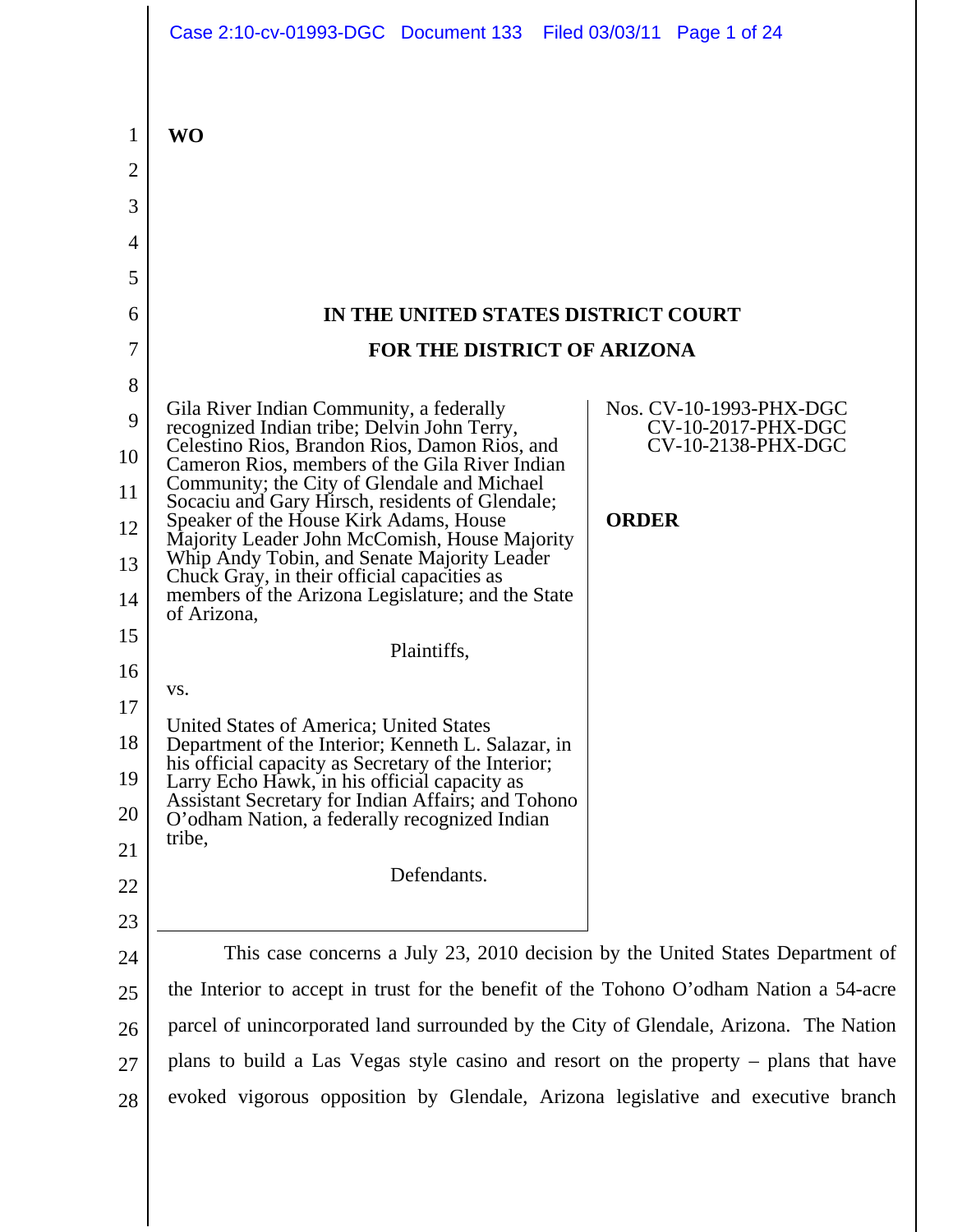leaders, and another Indian tribe. Plaintiffs ask the Court to set aside the Department's decision as invalid under statutes dealing with Indian lands and gaming, as well as the United States Constitution.

4 5 6 7 8 9 10 11 12 13 14 15 16 At the outset, it is important for the Court to note what is *not* at issue in this case. This case does not concern appropriate limits on Indian gaming. This case is not about whether the federal government, as a matter of good governance, should show greater deference to the wishes of state and local voters and leaders. This case is not about who promised what to whom when gaming laws and compacts were adopted in the past. This case is not even about whether a Las Vegas style casino in the middle of Glendale is a good idea. Federal district courts are not commissioned to roam broadly through the social landscape implementing their own views of good public policy. The questions this Court must decide are narrow and legal: was the Department's decision to take the land into trust for the benefit of the Nation "arbitrary, capricious, an abuse of discretion, or otherwise not in accordance with law" under the Administrative Procedure Act, 5 U.S.C. § 706(2)(A), and did it violate the United States Constitution or the Indian Gaming Regulatory Act?

17 18 19 20 The parties have filed motions for summary judgment. Docs. 84, 85, 86, 88, 95, 98. The Court heard extensive oral arguments on February 17, 2011. For reasons that follow, the Court concludes that Plaintiffs have provided no legal basis to set aside the Department of the Interior's decision.

21

1

2

3

#### **I. Factual Background.**

22 23 24 25 The O'odham Indians (formerly the Papago) lived for centuries along the banks of the Gila River in southwestern Arizona. In 1882, the federal government established for the O'odham people a 22,000-acre reservation near Gila Bend, Arizona. The reservation was reduced to roughly 10,000 acres in 1909. H.R. Rep. 99-851, at 4 (1986).

26 27 28 In 1960, the federal government completed construction of Painted Rock Dam ten miles downstream from the Gila Bend reservation. The dam was built to provide flood protection for the City of Yuma and others living south of the reservation. The O'odham

 $-2-$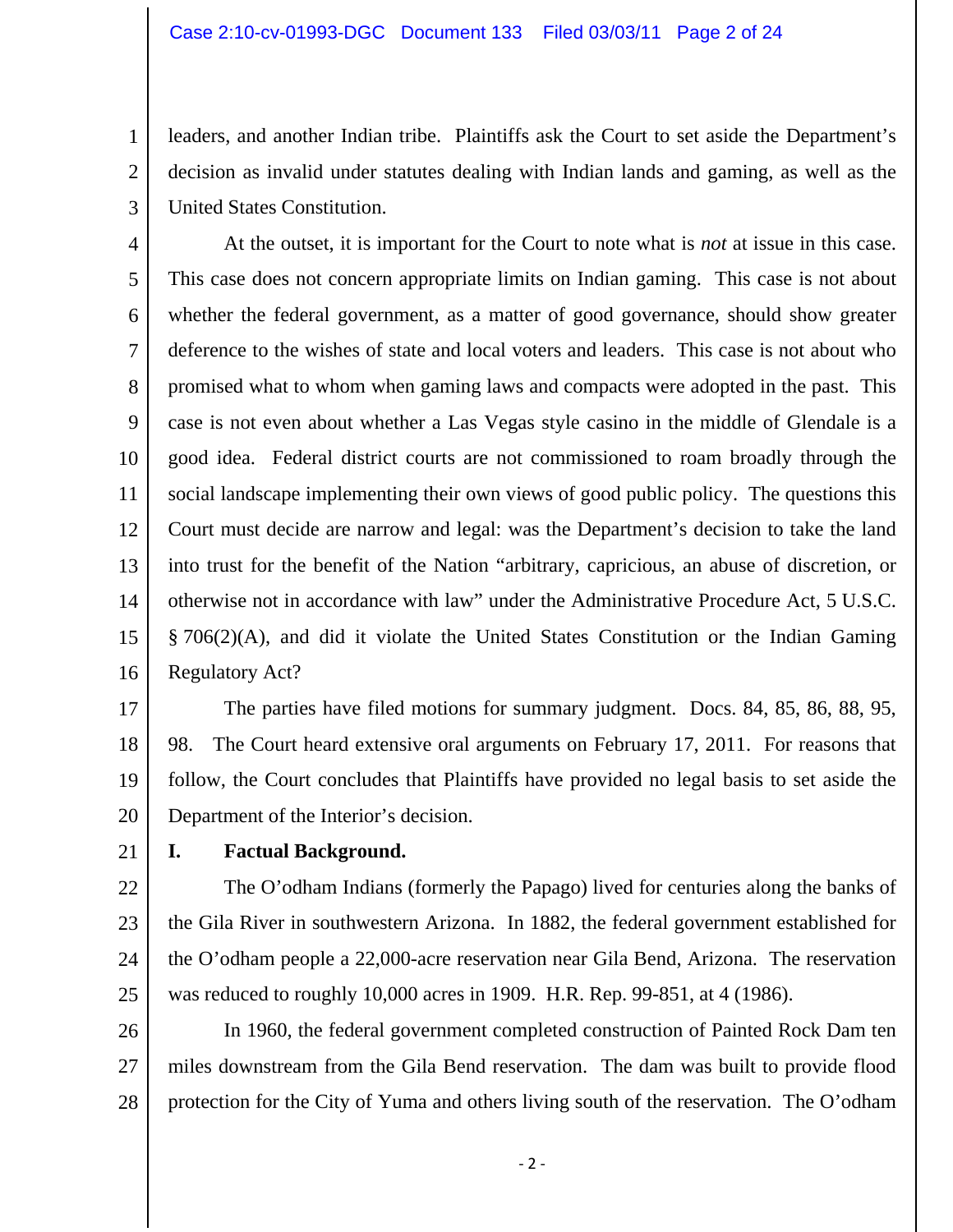#### Case 2:10-cv-01993-DGC Document 133 Filed 03/03/11 Page 3 of 24

were told that flooding from the dam would occur so infrequently as not to impair their ability to farm the reservation land, but flooding on the reservation between 1978 and 1984 far exceeded the projections made when the dam was built. Floodwaters destroyed a large farm developed at tribal expense and effectively precluded all economic use of reservation lands. *Id.* at 4-6.

6 7 8 9 10 11 12 13 14 15 Congress responded in 1986 by enacting the Gila Bend Indian Reservation Lands Replacement Act (the "Gila Bend Act" or the "Act"), Pub. L. No. 99-503, 100 Stat. 1798 (Oct. 20, 1986). The purpose of the Act was to replace reservation land affected by the Dam, and otherwise to "promote the economic self-sufficiency of the O'odham Indian people." *Id.* § 2(4). Under the Act, the Tohono O'odham Nation (the "Nation") transferred 9,880 acres within the Gila Bend reservation to the United States in return for \$30 million to purchase replacement land. *Id.* §§ 4(a), 6(c). Where certain requirements were met, the Act required the Secretary of the Interior to take up to 9,880 acres of purchased land into trust for the benefit of the Nation, a step that would effectively make the purchased land part of the Nation's reservation. *Id.* § 6(d).

1

2

3

4

5

16 17 18 19 In August 2003, the Nation purchased a 135-acre parcel of land near 91st and Northern Avenues in Maricopa County. AR4435, 4908-19. The purchase was made through a corporation wholly-owned by the Nation. *Id.* The land is part of an unincorporated county island surrounded by the City of Glendale.

20 21 22 23 24 25 26 27 28 On January 28, 2009, the Nation announced plans to use the land for gaming purposes and filed with the Department of the Interior ("DOI") an application to have the land taken into trust under the Gila Bend Act. AR4341-4907. The Nation claimed that the land would be taken into trust as part of "a settlement of a land claim" for purposes of the Indian Gaming Regulatory Act ("IGRA"), 25 U.S.C. § 2719(b)(1)(B)(i), and therefore would be excepted from IGRA's general prohibition against gaming on reservation lands acquired after October 17, 1988. AR4360-61, 4373-80. Consistent with regulations implementing IGRA, 25 C.F.R. §§ 292.3, 292.5, the Nation requested that DOI issue an "Indians lands opinion" confirming that, once held in trust, the 135-acre parcel met the

‐ 3 ‐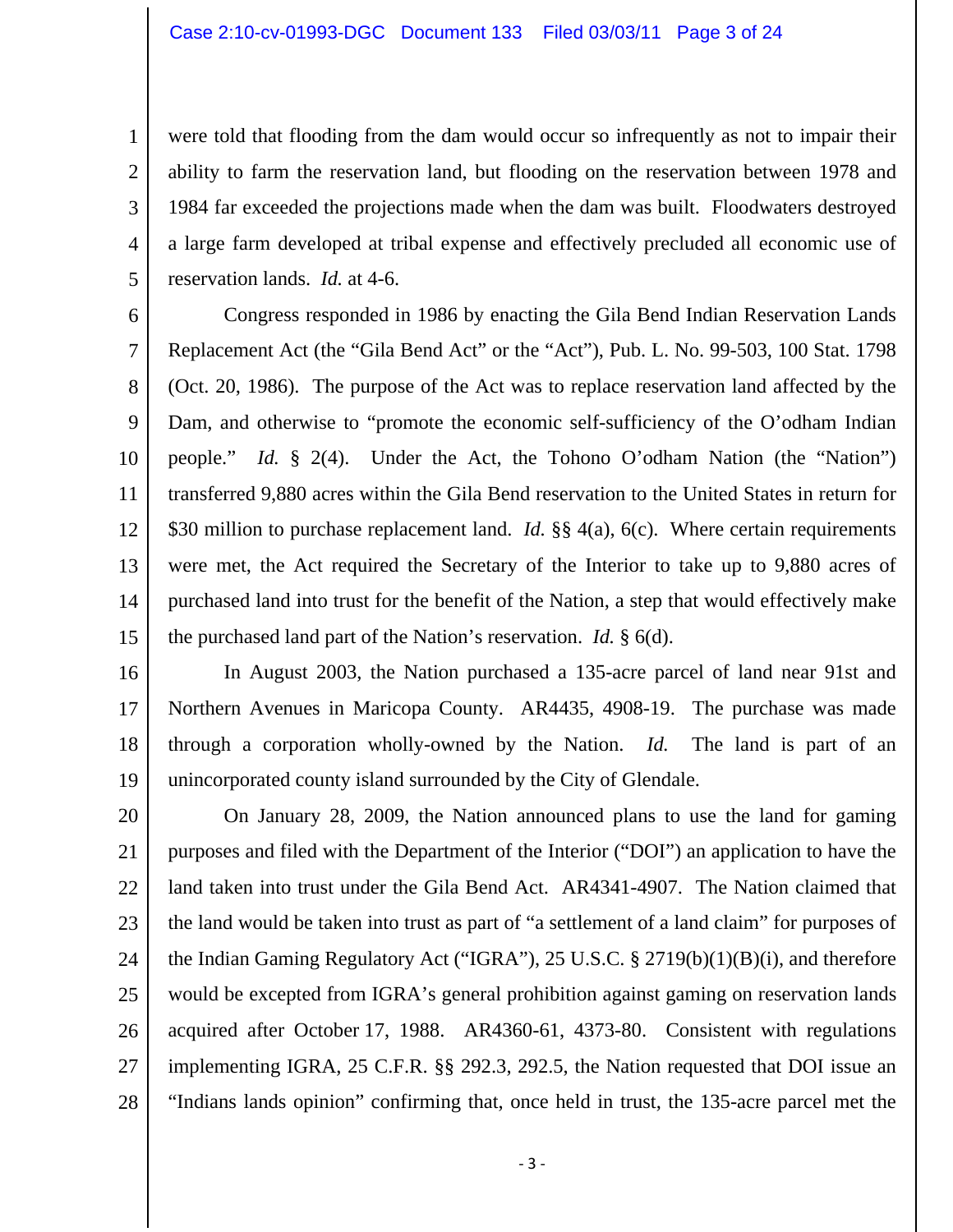requirements of IGRA's "settlement of a land claim" exception for gaming purposes. AR3589-90.

 The Nation withdrew its request for an Indians lands opinion on July 17, 2009. AR2163-64. On March 12, 2010, due to an ongoing state-court lawsuit over whether the City of Glendale previously had annexed a portion of the 135-acre parcel, the Nation requested that DOI accept only "Parcel 2" of the 135-acre tract in trust and hold the remainder of the application in abeyance pending resolution of the state-court case. AR758-62. Parcel 2 consists of 54 acres on the westernmost part of the 135-acre tract.

9 10 11 12 13 14 DOI issued its decision on July 23, 2010, concluding that the legal requirements under the Gila Bend Act for taking Parcel 2 into trust had been satisfied. AR3-10; *see* 75 Fed. Reg. 52550-01, 52550 (Aug. 26, 2010). The decision will be referred to in the remainder of this order as "the Trust Decision." Consistent with the Nation's withdrawal of its request for an Indian lands opinion, the Trust Decision did not determine the Nation's eligibility to game on Parcel 2 under IGRA. *Id.* 

15 16 17 18 19 20 21 22 23 24 25 Suits challenging the Trust Decision have been brought by the City of Glendale, the Gila River Indian Community (the "Community"), and individual members of the Community (the "Terry and Rios Plaintiffs"). The State of Arizona and members of the Arizona Legislature (the "Legislators") have intervened as Plaintiffs, and the Nation has intervened as a Defendant. All Plaintiffs seek declaratory and injunctive relief under the Administrative Procedure Act, 5 U.S.C. §§ 701-706. Docs. 57, 58, 74, 89, 121. The claims challenge DOI's decision to take Parcel 2 into trust under Section 6 of the Gila Bend Act, and its failure to determine the Nation's eligibility to game on Parcel 2 under IGRA. *Id.* Glendale and the State assert that the Gila Bend Act, as applied, violates the Tenth Amendment and the Indian Commerce Clause of the United States Constitution. Docs. 57, 121. The Legislators assert Tenth Amendment and IGRA claims. Doc. 84.<sup>1</sup>

26

 $\overline{a}$ 

1

2

3

4

5

6

7

8

<sup>27</sup>  28 <sup>1</sup> Arizona Governor Janice K. Brewer has filed an *amicus curiae* brief concurring in the arguments made by the City of Glendale. Doc. 91. Defendants have filed responses to that brief. Docs. 100, 101.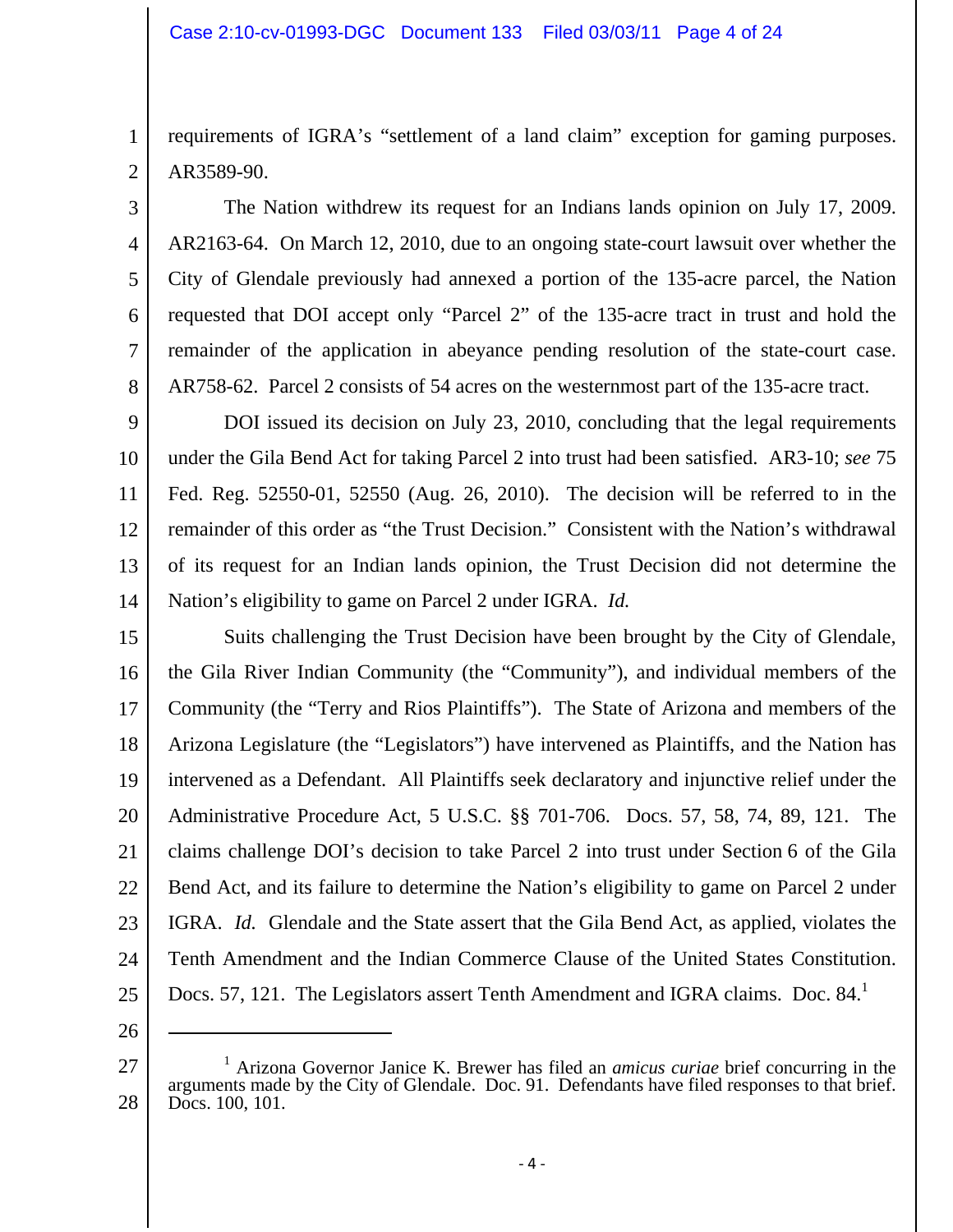### **II. Standing.**

3 4 5 6 7 8 9 10 To sue in federal court, a plaintiff must have standing under Article III of the United States Constitution, that is, the plaintiff "must have suffered, or be threatened with, an actual injury traceable to the defendant and likely to be redressed by a favorable judicial decision." *Lewis v. Continental Bank Corp.*, 494 U.S. 472, 477 (1990). The party invoking federal jurisdiction bears the burden of establishing the three elements of constitutional standing. *See Lujan v. Defenders of Wildlife*, 504 U.S. 555, 560-61 (1992). "The general rule applicable to federal court suits with multiple plaintiffs is that once the court determines that one of the plaintiffs has standing, it need not decide the standing of the others." *Leonard v. Clark*, 12 F.3d 885, 888 (9th Cir. 1993).

11 12 13 14 15 16 17 18 19 20 The United States argues in its summary judgment motion that only states have standing to bring a Tenth Amendment claim. Doc. 95 at 21-37. The Court has granted the State of Arizona's motion to intervene in this case. Docs. 103, 120. The Court therefore need not consider whether other plaintiffs have standing to assert a Tenth Amendment claim. *See Leonard*, 12 F.3d at 888; *Nat'l Ass'n of Optometrists & Opticians LensCrafters, Inc. v. Brown*, 567 F.3d 521, 523 (9th Cir. 2009). Because the State has joined the briefs filed by Glendale and the Community (Doc. 103 at 5), the Court will consider the Tenth Amendment arguments made by those Plaintiffs as though made directly by the State. *See Nat'l Ass'n of Optometrists*, 567 F.3d at 523 (referring to the appellees collectively where one had standing).

21

22 The United States further argues that no Plaintiff has standing to bring a claim under IGRA. Doc. 95 at 20-21. The Court does not agree.

23

24 25 26 27 28 Plaintiffs have presented evidence that they will suffer genuine injury as a result of gaming on Parcel 2. Glendale will incur millions of dollars to provide necessary services, including fire and other public-safety services associated with a large casino operation, it will lose tax revenue from surrounding businesses that lose customers to the proposed casino, and its residents will suffer assorted quality-of-life injuries from gaming activities that will occur in the midst of their neighborhoods. Docs. 110 at 9, 87 ¶¶ 62-69. The

‐ 5 ‐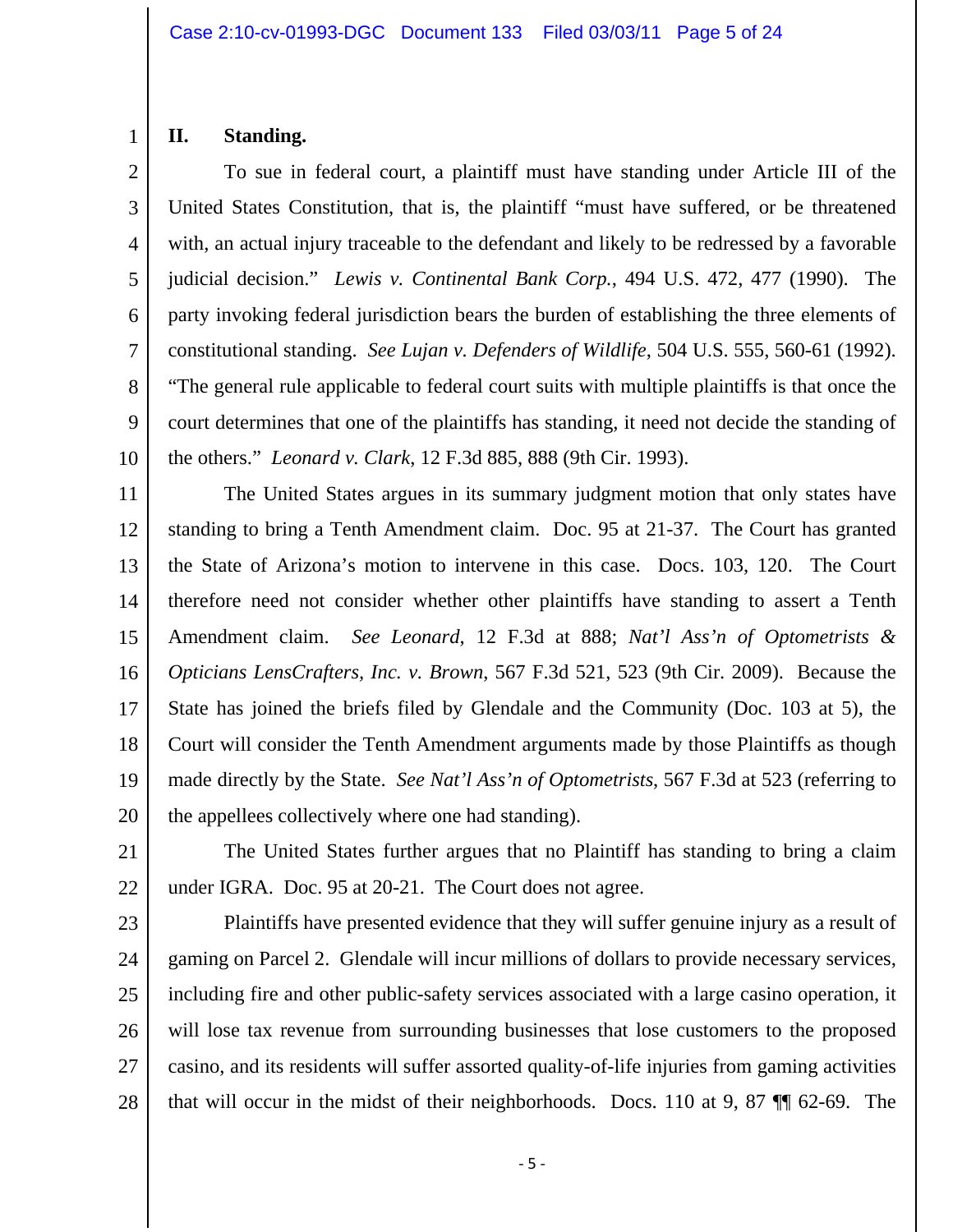1 2 3 4 5 6 7 Community will also suffer genuine injury because a major casino in Glendale will reduce the Community's revenue from its own casinos, particularly the Vee Quiva Casino located less than 20 miles from Parcel 2. Docs. 111 at 16, 111-1. This, in turn, will harm the Terry and Rios Plaintiffs by reducing their per capita payments as members of the Community. *Id.*; Docs. 107 at 5, 107-1 at 3-17. Given the Nation's stated plan to move forward with its casino once Parcel 2 is held in trust, the threat of injury is real. The injury requirement of standing is satisfied.

8 9 10 11 12 13 14 15 16 The causation requirement is not met, the United States argues, because the Trust Decision expressly withheld an IGRA determination. Docs. 95 at 20, 117 at 5. In support of this argument, the United States cites *Stop the Casino 101 Coalition v. Salazar*, No. C 08-02846 SI, 2009 WL 1066299 (N.D. Cal. Apr. 21, 2009), *aff'd* 384 Fed. Appx. 546 (9th Cir. June 3, 2010). The district court in that case found that the plaintiffs' injuries from potential future gaming on trust land were too speculative to create standing. 2009 WL 1066299, at \*3-4. But the plaintiffs in *Stop the Casino 101*, unlike Plaintiffs in this case, did not assert that DOI's decision to hold land in trust violated IGRA. 2009 WL 1066299, at \*4.

17 18 19 20 21 22 23 24 25 26 27 28 The United States conceded at the hearing that while an IGRA determination on Parcel 2 may one day be made by the National Indian Gaming Commission ("NIGC") – in connection with its approval of a site-specific ordinance, licenses to operate the casino, or potential management contracts – the Nation can start operating a casino on Parcel 2 without any IGRA determination having been made by DOI. Doc. 128 at 42-44. The Nation likewise asserted that it can start gaming on Parcel 2 without any Indian lands opinion under IGRA. *Id.* at 53. If the United States and the Nation are correct in their assertion that gaming may begin merely upon Parcel 2 being taken into trust – without any Indian lands opinion being rendered under IGRA – then DOI's decision to take the parcel into trust is a cause of the injuries Plaintiffs will suffer as a result of gaming at the site. Stated differently, Defendants' own position that nothing more than the Trust Decision is needed for the Nation to start gaming on the site is sufficient to establish the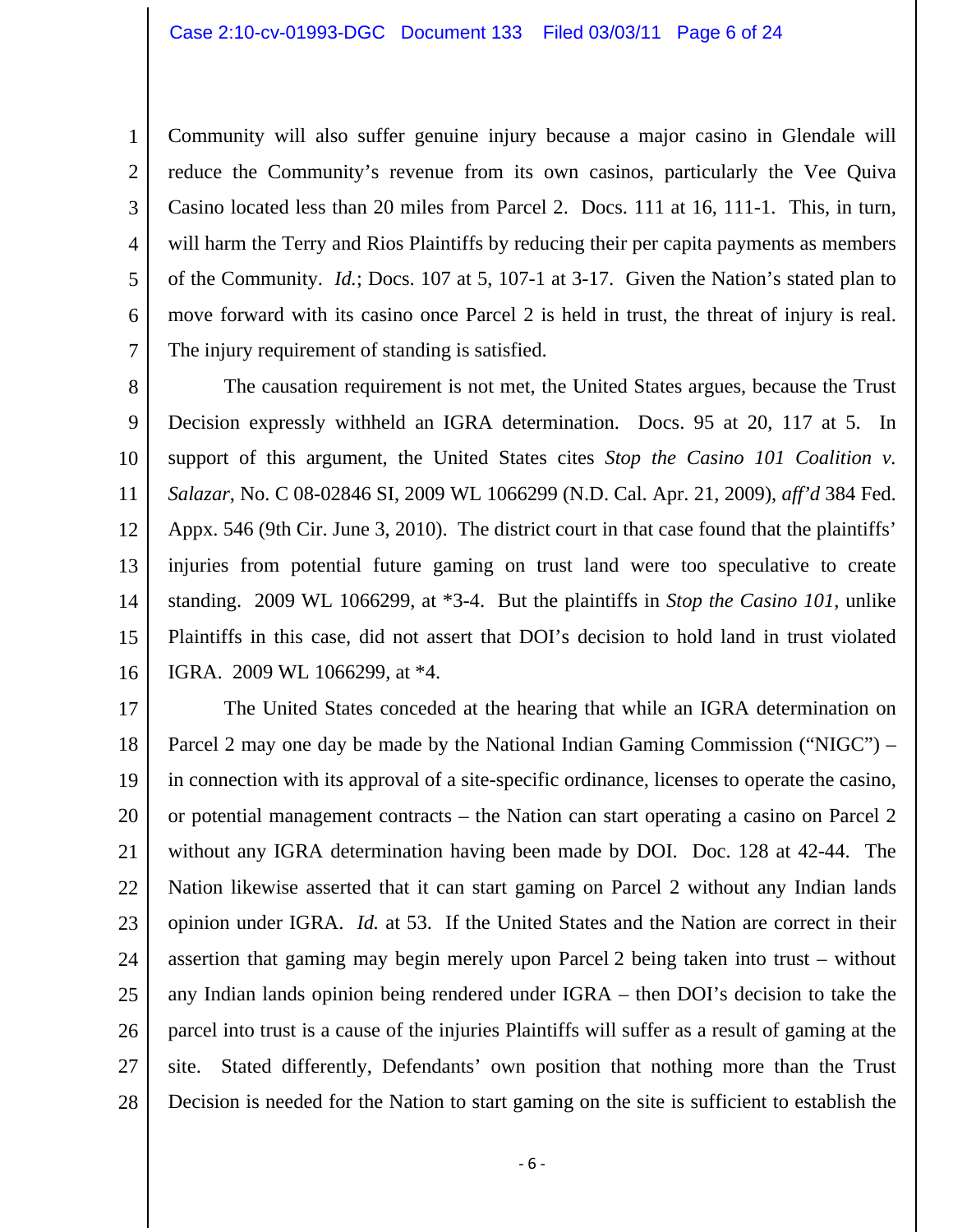2 3 4 5 6 Trust Decision as a cause of the gaming that will injure Plaintiffs. In *Stop the Casino 101*, by contrast, additional steps were required before gaming could begin at the site, making the plaintiffs' alleged injuries speculative. 2009 WL 1066299, at \*3-4 (noting that the Tribe still had to negotiate a gaming compact with California). Defendants in this case take the position that no additional steps will be required before gaming can begin.

7 8 9 10 11 12 The United States argues that the redressability requirement of standing is not met. But if the Court rules in favor of Plaintiffs on the merits of their IGRA claim, that is, that DOI should have made an IGRA determination as part of the Trust Decision, and if on remand DOI addresses the issue and concludes that Parcel 2 does not qualify for gaming under IGRA, then the Court's ruling would prevent the casino from being built and thereby redress Plaintiffs' injuries.

13 14 15 The Court finds that Plaintiffs have standing to bring their IGRA claim and the State has standing to bring a Tenth Amendment claim. Defendants do not assert a lack of standing with respect to the Gila Bend Act claims.

16

1

#### **III. Standard and Scope of Review Under the APA.**

17 18 19 20 21 22 23 24 The Administrative Procedure Act ("APA") does not allow a court to overturn an agency decision simply because the court disagrees with the decision. *River Runners for Wilderness v. Martin*, 593 F.3d 1064, 1070 (9th Cir. 2010). A court may set aside the agency decision only if it is "arbitrary, capricious, an abuse of discretion, or otherwise not in accordance with law." 5 U.S.C. § 706(2)(A). "This standard of review is highly deferential, presuming the agency action to be valid and affirming the agency action if a reasonable basis exists for its decision." *Nw. Ecosystem Alliance v. U.S. Fish & Wildlife Serv*., 475 F.3d 1136, 1140 (9th Cir. 2007) (internal quotes and citation omitted).

25 26 27 28 In addition to these substantive limitations, review under the APA generally is restricted to the administrative record. *See* 5 U.S.C. 706(2); *Ariz. Cattle Growers' Ass'n v. U.S. Fish & Wildlife Serv.*, 273 F.3d 1229, 1236 (9th Cir. 2001). The Court must consider only those materials that were presented to the agency before it made the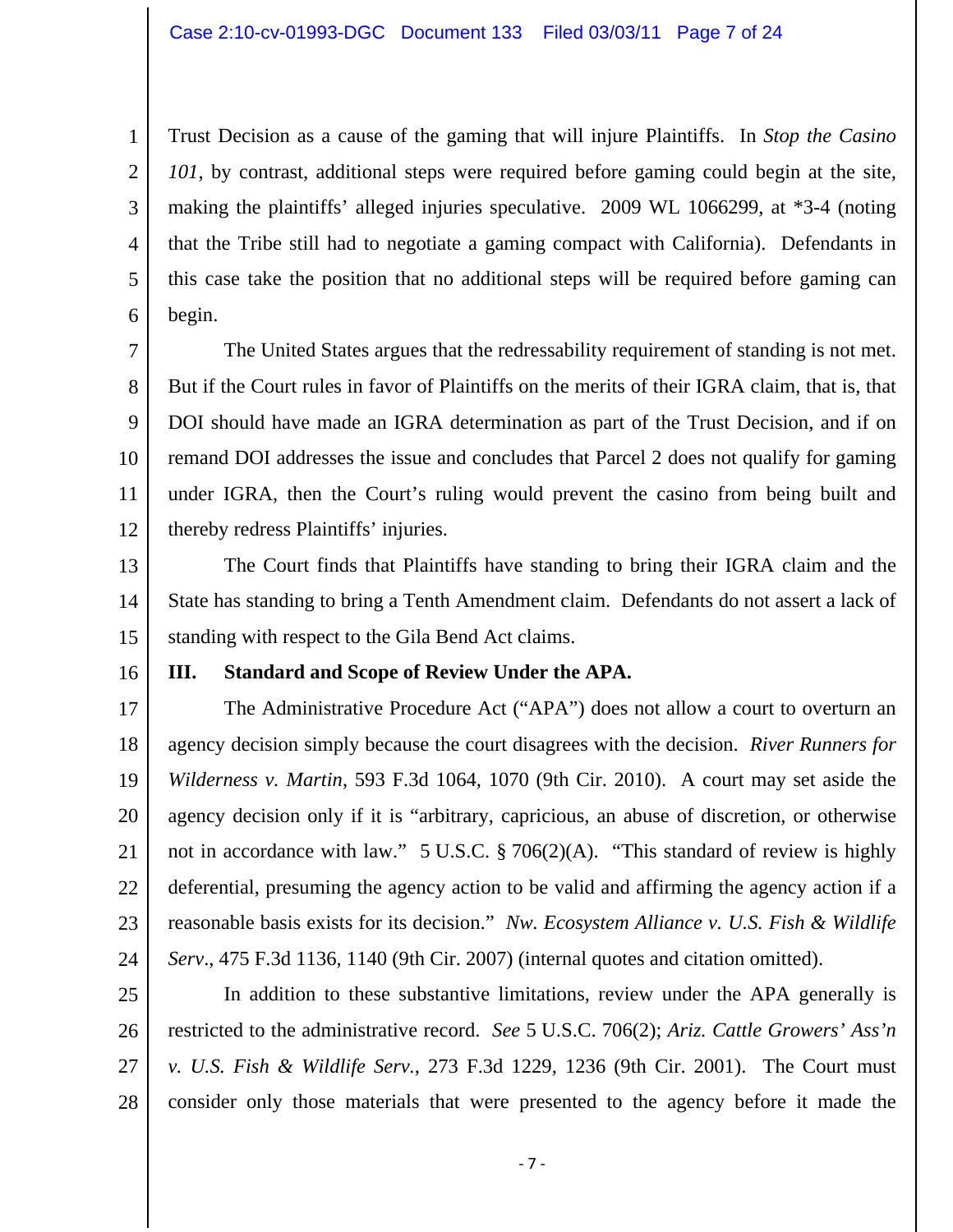4 challenged decision. *Id.* The Court may consider materials outside of the administrative record only in limited circumstances, none of which exists in this case. *See Ctr. for Biological Diversity v. U.S. Fish & Wildlife Serv.*, 450 F.3d 930, 943 (9th Cir. 2006). The Court's decision therefore is limited to the administrative record supplied by the parties. *See* Docs. 42, 70.<sup>2</sup>

6

5

1

2

3

# **IV. The Gila Bend Act.**

7 8 9 10 11 12 The Trust Decision violates the APA, Plaintiffs argue, because (1) DOI failed to determine whether the 9,880-acre acquisition limitation found in § 6(c) of the Act already had been exceeded when the Nation acquired Parcel 2 in August of 2003, (2) Parcel 2 lies "within the corporate limits" of Glendale in violation of § 6(d), and (3) DOI failed to determine whether a water management plan can be developed for Parcel 2 in violation of § 6(e). The Court will address each of these arguments in turn.

13

## **A. Waiver of the Section 6(c) Argument.**

14 15 16 17 18 19 Section  $6(c)$  of the Gila Bend Act authorizes the Nation "to acquire by purchase" private lands in an amount not to exceed, in the aggregate, [9,880] acres." Pub. L. 99- 503, 100 Stat. 1798. Under § 6(d) of the Act, DOI is required, where certain conditions are met, to hold in trust land which the Nation acquires pursuant to § 6(c). *Id.* The Trust Decision concludes that "the legal requirements under the Gila Bend Act for acquiring Parcel 2 in trust have been satisfied" (AR10), but does not explicitly address  $\S$  6(c).

20 21 22 23 24 25 Relying on evidence outside the administrative record (*see* Doc. 87 ¶ 3), the Community argues that the Nation had exceeded the 9,880-acre limit in § 6(c) before purchasing Parcel 2, and a remand is therefore required to allow DOI to consider this extraneous evidence and make a  $\S$  6(c) determination (Doc. 88 at 12). The  $\S$  6(c) argument has been waived, the Nation contends, because no party raised it during the administrative process. Doc. 98 at 21. The Nation is correct. 

26

<sup>27</sup>  28 <sup>2</sup> Citations to the administrative record will be to the "AR" number at the bottom right corner of each page. Citations to pages in the parties' briefs and other filings in the Court's electronic docket will be to page numbers applied to the top of each page by the electronic docket system, not to page numbers at the bottom of each page.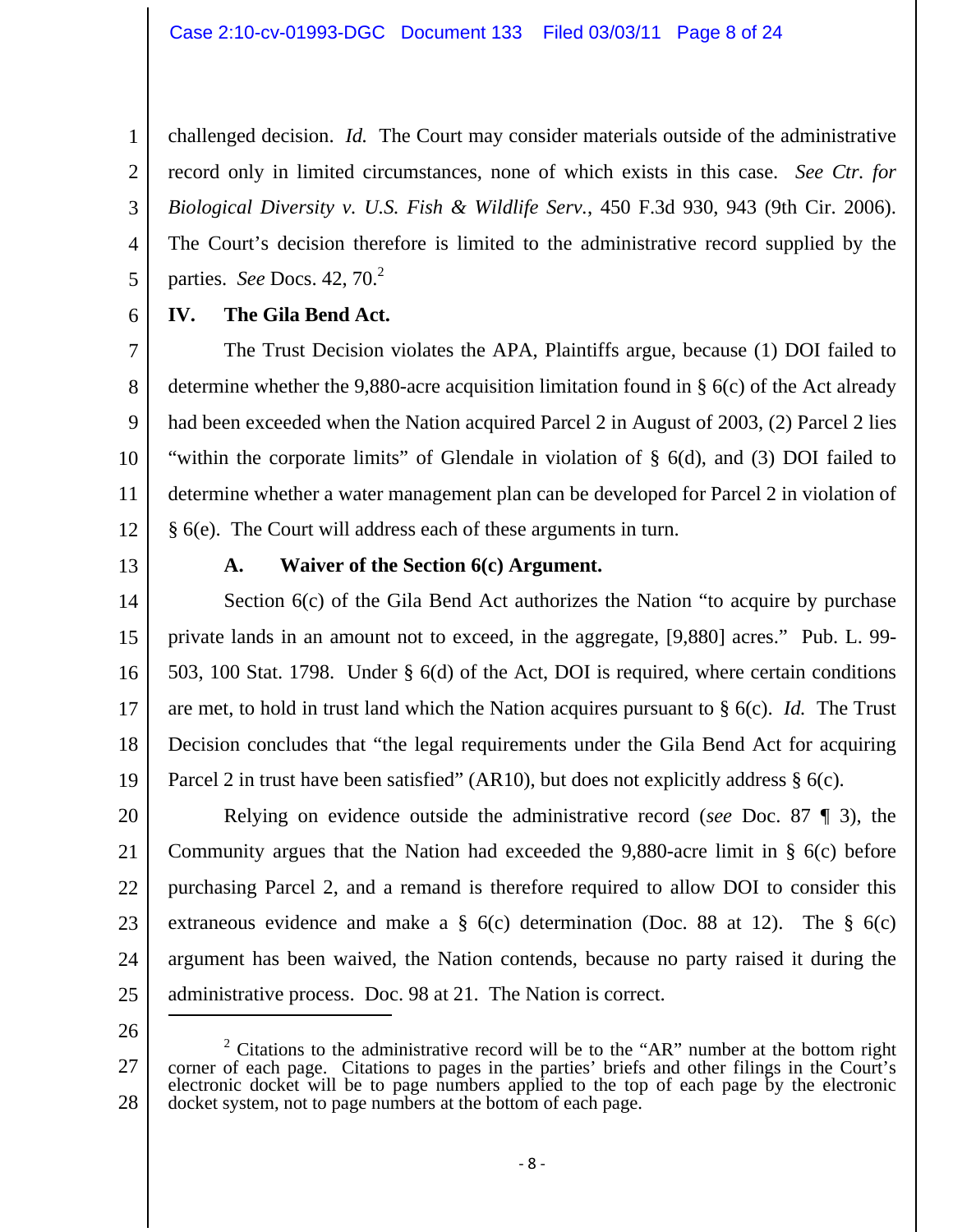1 2 3 4 5 6 7 8 9 10 11 12 13 14 "A reviewing court usurps the agency's function when it sets aside the administrative determination upon a ground not theretofore presented and deprives the [agency] of an opportunity to consider the matter, make its ruling, and state the reasons for its action." *Unemployment Compensation Comm'n of Territory of Alaska v. Aragon*, 329 U.S. 143, 155 (1946). As the Supreme Court has recognized in more than a few decisions, "orderly procedure and good administration require that objections to the proceedings of an administrative agency be made while it has opportunity for correction in order to raise issues reviewable by the courts." *United States v. L.A. Truck Lines, Inc.*, 344 U.S. 33, 36-37 (1952) (citations omitted); *see also Portland Gen. Elec. Co. v. Bonneville Power Admin.*, 501 F.3d 1009, 1023 (9th Cir. 2007) (citing cases). Indeed, "[s]imple fairness to those who are engaged in the tasks of administration, and to litigants, requires as a general rule that courts should not topple over administrative decisions unless the administration not only has erred but has erred over objection.]" *L.A. Truck Lines*, 344 U.S. at 37.

15 16 17 18 19 20 21 22 23 The Community concedes that it never argued during the administrative process that DOI was obligated to make a § 6(c) determination before taking Parcel 2 in trust. Doc. 128 at 14. That argument could not have been raised, the Community asserts, until it discovered documents purportedly showing that the Nation had exceeded the 9,880 acre cap prior to its purchase of Parcel 2. Docs. 111 at 9, 128 at 14. But, as the Nation and the United States correctly note (Docs. 94 at 4, 118 at 11), those documents are not relevant to the legal question of whether § 6(c) limits the total amount of land that may be purchased under the Act, or whether it limits only the total amount of land that may be taken into trust under the Act.

- 24
- 25
- 26

 The Nation took the latter position before the agency, counting only trust land against the 9,880-acre cap. AR4367. The Community did not challenge this reading of § 6(c), nor did it object to the similar conclusion reached by DOI. AR4307-08, 4317.

27 28 If the Community (or any other Plaintiff) believed, contrary to the positions taken by the Nation and DOI, that all lands purchased by the Nation count against the 9,880-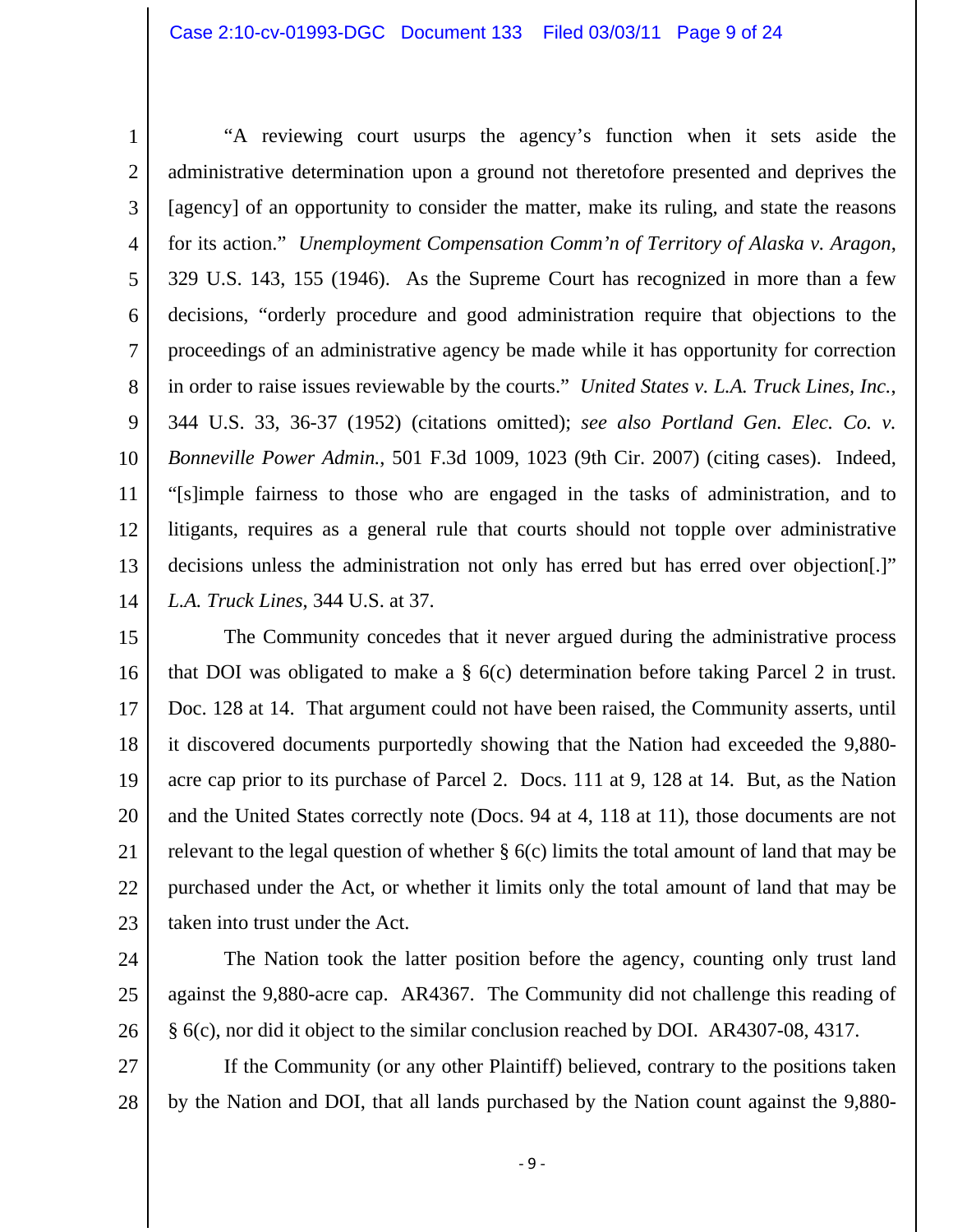2

3

4

acre limit in § 6(c), it should have said so during the administrative proceedings. It did not. Instead, it read § 6(c) the same way it was interpreted by the Nation and DOI, stating in its submissions to DOI that "Section 6(c) limits the number of acres that may be *placed in trust* to no more than 9,880 acres." AR849 (emphasis added); *see* AR865-66.

5 6 7 8 9 10 11 12 13 14 15 16 17 18 19 20 21 22 23 24 The Community now argues that even if it has waived the  $\S$  6(c) argument, that argument may be raised in this Court by the other Plaintiffs who did not participate in the administrative process. Docs. 111 at 8-9, 128 at 11. But a party that did not participate in the administrative process may challenge the agency's decision in court only on the basis of "issues that were submitted by others during the administrative process." *Choate v. U.S. Army Corps of Eng'rs*, No. 4:07-CV-01170-WRW, 2008 WL 4833113, at \*5 (E.D. Ark. Nov. 5, 2008). Stated differently, the waiver rule does not limit who may seek judicial review of an agency's decision, but it does limit what can be raised in judicial review. *Choate*, 2008 WL 4833113, at \*5; *see Portland Gen. Elec. Co. v. Bonneville Power Admin.*, 501 F.3d 1009, 1024 (9th Cir. 2007) (issues not waived where other parties repeatedly raised those arguments during the administrative process and the agency defended the legality of its position); *see also Natural Res. Def. Council v. EPA*, 824 F.2d 1146, 1151 (D.C. Cir. 1987) (issue exhausted where it was explicitly raised by other parties during the administrative process and the agency had considered and resolved the issue); *S. Pac. Transp. Co. v. I.C.C.*, 69 F.3d 583, 588 (D.C. Cir. 1995 ("we permit a party that is aggrieved to raise arguments it did not present to the agency but were presented by other parties"); *Maine v. Shalala*, 81 F. Supp. 2d 91, 101 (D. Me. 1999) ("The fact that another entity had raised the issue below, and created an administrative record[,] vitiates the concerns reflected in the . . . policies that underlie the doctrine of procedural default.").

25 26 27 28 The Community concedes that no party raised  $\S$  6(c) during the administrative process and that the administrative record as a whole includes no analysis of  $\S$  6(c). Docs. 88 at 11-12, 102 at 4. The argument has therefore been waived. While there are certain "exceptional circumstances under which a court might dispense with the raise-or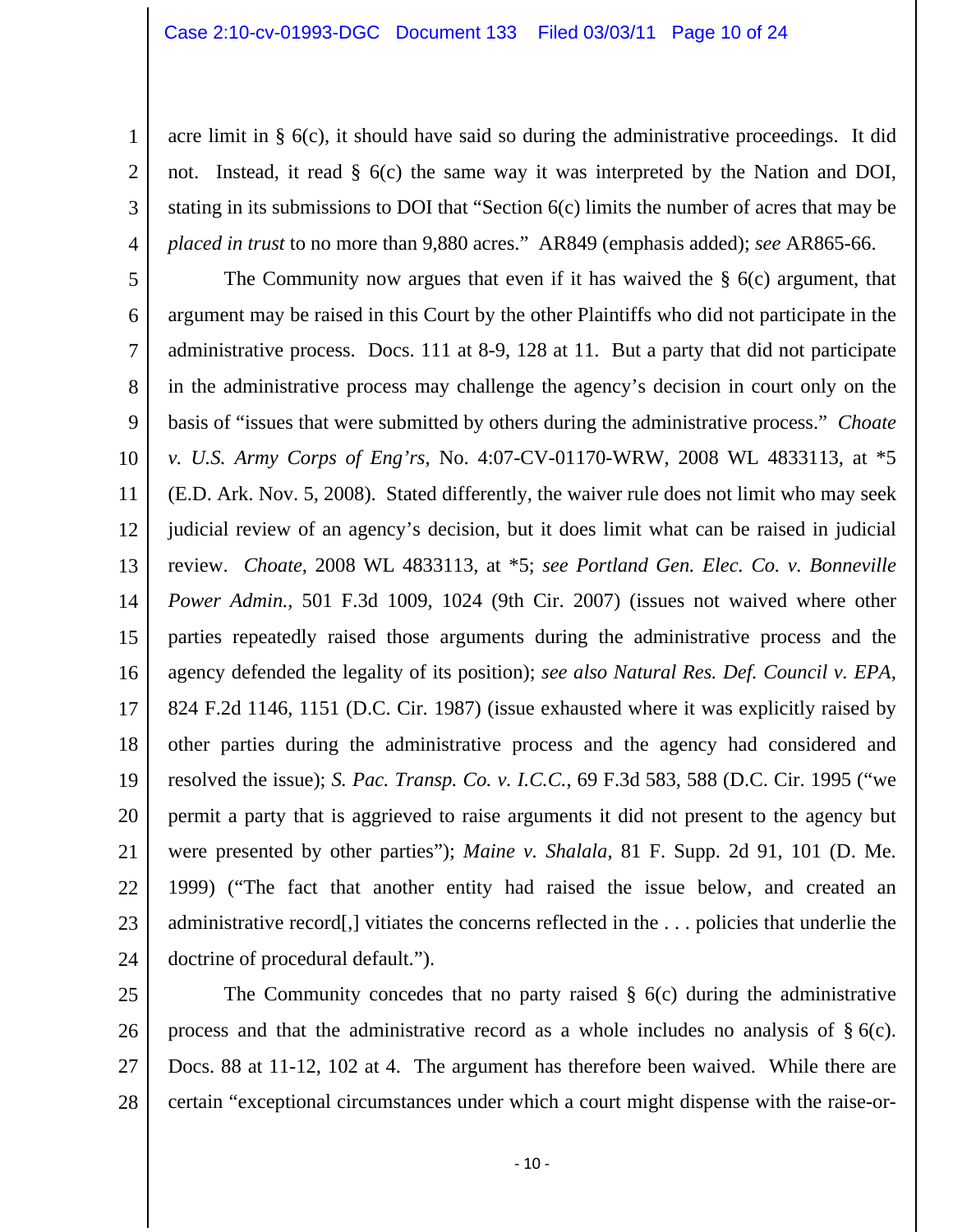1 2 3 4 5 6 7 8 9 waive rule in the administrative law context," *Commonwealth of Mass., Dep't of Pub. Welfare v. Sec'y of Agric.*, 984 F.2d 514, 524 (1st Cir. 1993), none is applicable in this case. The § 6(c) argument therefore may not be considered by the Court. *See Dep't of Transp. v. Public Citizen*, 541 U.S. 752, 764-65 (2004) (failure to raise an objection at the administrative level forfeits that objection for purposes of later litigation); *see also Nuclear Energy Inst., Inc. v. EPA*, 373 F.3d 1251, 1298 (D.C. Cir. 2004) ("'respect for agencies' proper role in the *Chevron* framework requires that the court be particularly careful to ensure that challenges to an agency's interpretation of its governing statute are first raised in the administrative forum'") (citation omitted).

10 11 12 13 14 15 16 17 18 19 20 21 22 23 The Community's reliance on *Sims v. Apfel*, 530 U.S. 103 (2000), is misplaced. Doc. 111 at 10. *Sims* is a social security case, and "[t]he difference between courts and agencies are nowhere more pronounced that in Social Security proceedings." 530 U.S. at 110. The Commissioner of Social Security has no representative before the ALJ to oppose the claim for benefits, and the ALJ therefore bears an independent duty to investigate the facts and develop the arguments both for and against granting benefits. *Id.*  at 110-11. Social Security proceedings, therefore, are inquisitorial rather than adversarial. *Id.* Because the administrative proceedings before DOI in this case involved the adversarial development of issues by the parties, *Sims* does not save the waived § 6(c) argument. *See Woodford v. Ngo*, 548 U.S. 81, 91 n.2 (2006) (distinguishing *Sims* as recognizing only a narrow exception to issue exhaustion where the administrative proceeding was inquisitorial and non-adversarial); *see also* II Richard J. Pierce, Jr., *Administrative Law Treatise* 1284-85 (Wolters Kluwer, 5th ed. 2010) (discussing the limited import of *Sims*).3

24

25

26

#### **B. Section 6(d) of the Act.**

Parcel 2 is part of a "county island," that is, unincorporated land surrounded by the

27 28 3 The Community's citation of *Jicarilla Apache Nation v. U.S. Dept. of Interior*, 613 F.3d 1112 (D.C. Cir. 2010), is also unpersuasive. DOI forfeited its waiver argument in that case by failing to raise it in the district court, and the party alleged to have waived its argument before DOI was not permitted to participate directly in the DOI proceedings. *Id.* at 1117-18.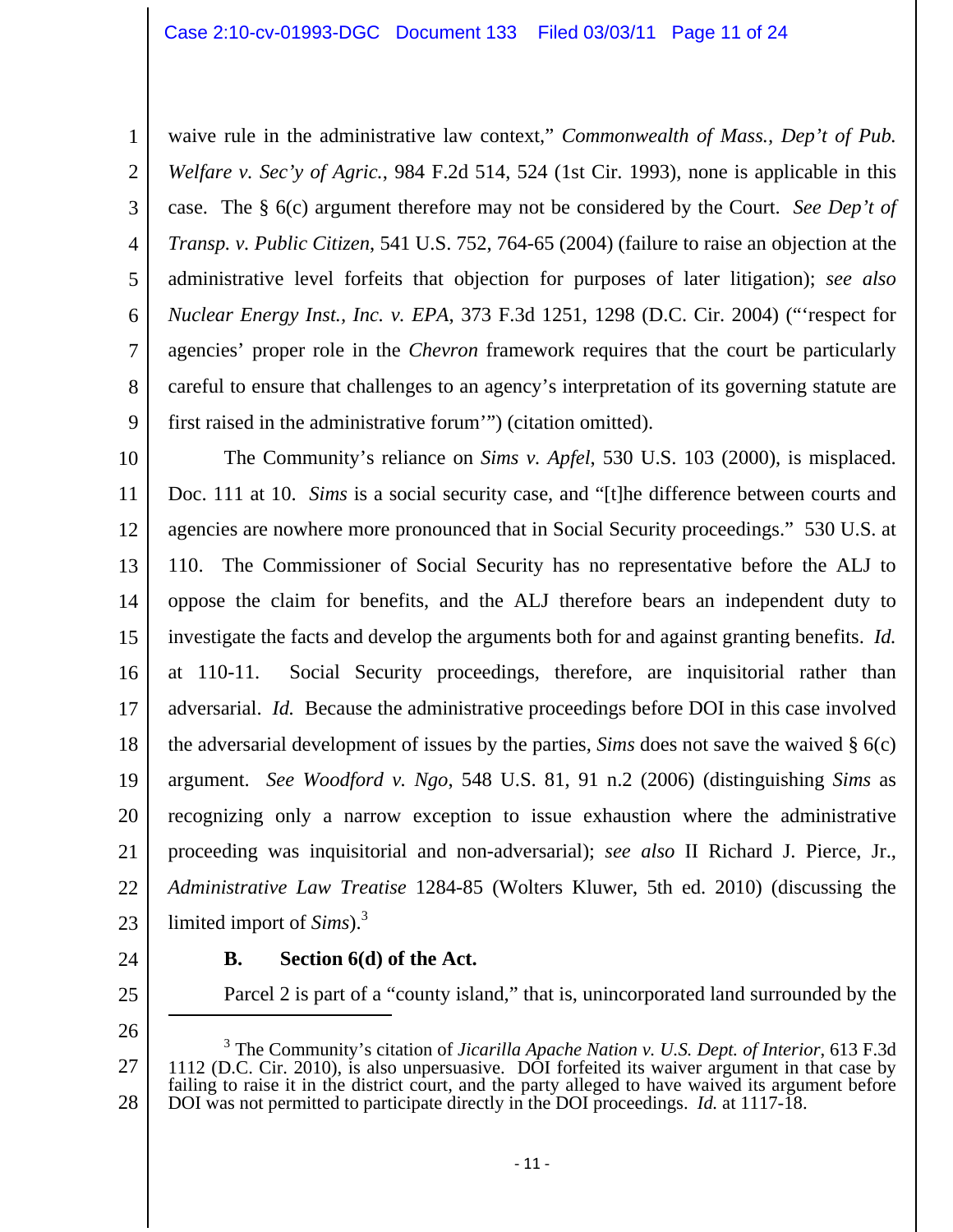2

3

4

5

6

municipality of Glendale. *See Town of Gilbert v. Maricopa County*, 141 P.3d 416, 418 n.1 (Ariz. Ct. App. 2006) (describing a county island). Land may be taken into trust under § 6(d) of the Gila Bend Act only if it is not "within the corporate limits of any city or town[.]" Pub. L. 99-503, 100 Stat. 1798. The Act nowhere defines this language. The legislative history provides little help, stating only that land may be taken into trust where it is "outside the corporate limits of any city or town." H.R. 99-851, at 11.

7 8 9 10 11 12 13 In the Trust Decision, DOI found the phrase "corporate limits" to have a plain meaning: "The use of 'corporate limits' shows a clear intent to make a given piece of property eligible under the Act if it is on the unincorporated side of the city's boundary line." Doc. 1-1 at 7; AR3-10. Glendale disagrees, asserting that the Act uses "corporate limits" to mean the outer boundary of a city. Doc. 86 at 13-14. Thus, according to Glendale, Parcel 2 is within the corporate limits of Glendale because it is entirely within the exterior boundary of the City. *Id.* at 16.

14 15 16 17 18 19 20 21 22 23 24 25 26 27 28 "In examining statutory terms, '[courts] should usually give words their plain, natural, ordinary and commonly understood meanings.'" *United States v. Gallenardo*, 579 F.3d at 1085-86 (9th Cir. 2009) (citation omitted). Applying this canon of construction, the Court finds the meaning of "within the corporate limits" to be ambiguous. It seems clear that "corporate limits" means incorporated land. *See* Black's Law Dictionary 947, 364, 947 (8th ed. 2004) ("corporate" means "[o]f or relating to a corporation" and "limit" is a "restriction or restraint," a "boundary or defining line," and the "extent of power, right, or authority"); *see also Transwestern Pipeline Co. v. 17.19 Acres of Prop. Located in Maricopa County*, 627 F.3d 1268, 1270 (9th Cir. 2010) (courts should consult dictionary definitions when determining the meaning of statutory language). The key question, then, is the meaning of "within." One reasonable interpretation is that "within" means surrounded by, but not part of, incorporated land. *See* Merriam-Webster, http://www.merriam-webster.com/dictionary/within (last visited Feb. 28, 2001) ("within" indicates "enclosure or containment"). For example, the Kingdom of Lesotho is entirely "within" the Republic of South Africa, and yet not part of

‐ 12 ‐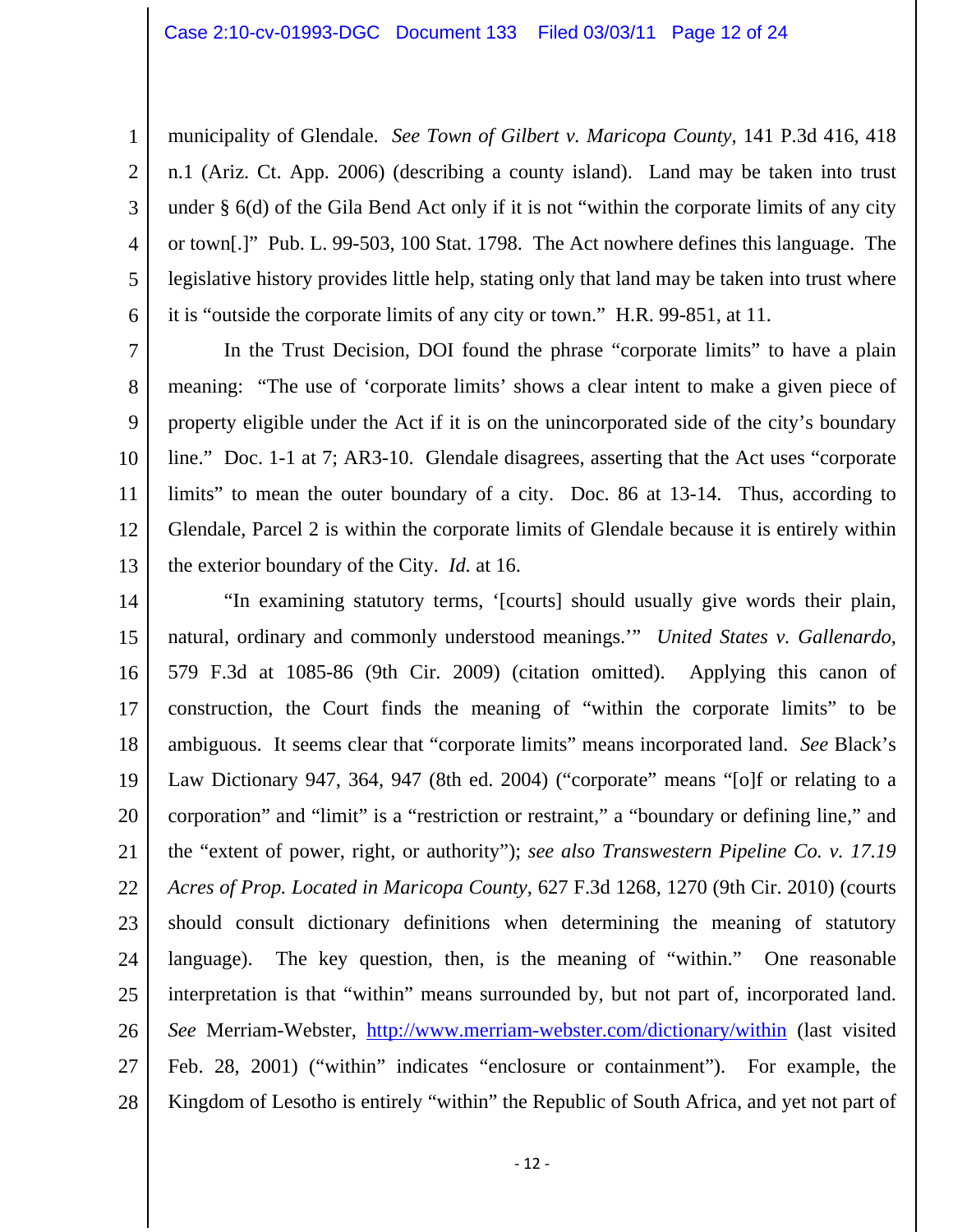South Africa. Similarly, it reasonably can be said that Parcel 2 is "within" the corporate limits of Glendale even though Parcel 2 is not part of Glendale.

2 3

4

5

6

7

8

9

10

1

 While not controlling, this interpretation is supported by the Arizona Supreme Court's decision in *Flagstaff Vending Co. v. City of Flagstaff*, 578 P.2d 985 (Ariz. 1978). The majority in that case squarely held that because the City of Flagstaff surrounds Northern Arizona University, the school is "within" the corporate limits of the City. 578 P.2d at 987. DOI and the Nation distinguish *Flagstaff Vending* on the ground that Northern Arizona University previously had been annexed by the City of Flagstaff, but the case says nothing about that fact, and the concurring opinion suggests that it was not known to the court. 578 P.2d at 561-62 (Cameron, CJ., concurring).

11 12 13 14 15 16 17 18 19 20 Nor is *Flagstaff Vending* limited by the holdings in *Speros v. Yu*, 83 P.3d 1094, (Ariz. Ct. App. 2004), and *Sanderson Lincoln Mercury, Inc. v. Ford Motor Co.*, 68 P.3d 428 (Ariz. Ct. App. 2003). *See* AR8 n.3. Those cases stand only for the proposition that it is possible for property, like Parcel 2, to be "within the exterior boundary of a city and yet not be part of the city." *Speros*, 83 P.3d at 1100; *see Sanderson*, 68 P.3d at 432 ("an area excluded from the defined area of incorporation is not part of the 'city,' as is true of a county island"). The question under § 6(d) is not whether Parcel 2 is part of the incorporated land of Glendale – everyone agrees it is not – but whether Parcel 2 is "within the corporate limits" of Glendale. *Speros* and *Sanderson* shed no light on that issue.

21 22 23 24 25 26 27 28 A second reasonable interpretation of  $\S$  6(d) is the one adopted by DOI – that "within corporate limits" means within incorporated land. *See* Merriam-Webster, http://www.merriam-webster.com/dictionary/within (last visited Feb. 28, 2001) ("within" can mean "an inner place or area"). This interpretation, like the one pressed by Glendale, also is supported by Arizona law. *See* A.R.S. § 9-461.11 (describing the extraterritorial jurisdiction of a municipality over unincorporated territory which is "beyond the corporate limits of the municipality"). The interpretation also is consistent with Glendale's own conduct. The procedures required to extend and increase the "corporate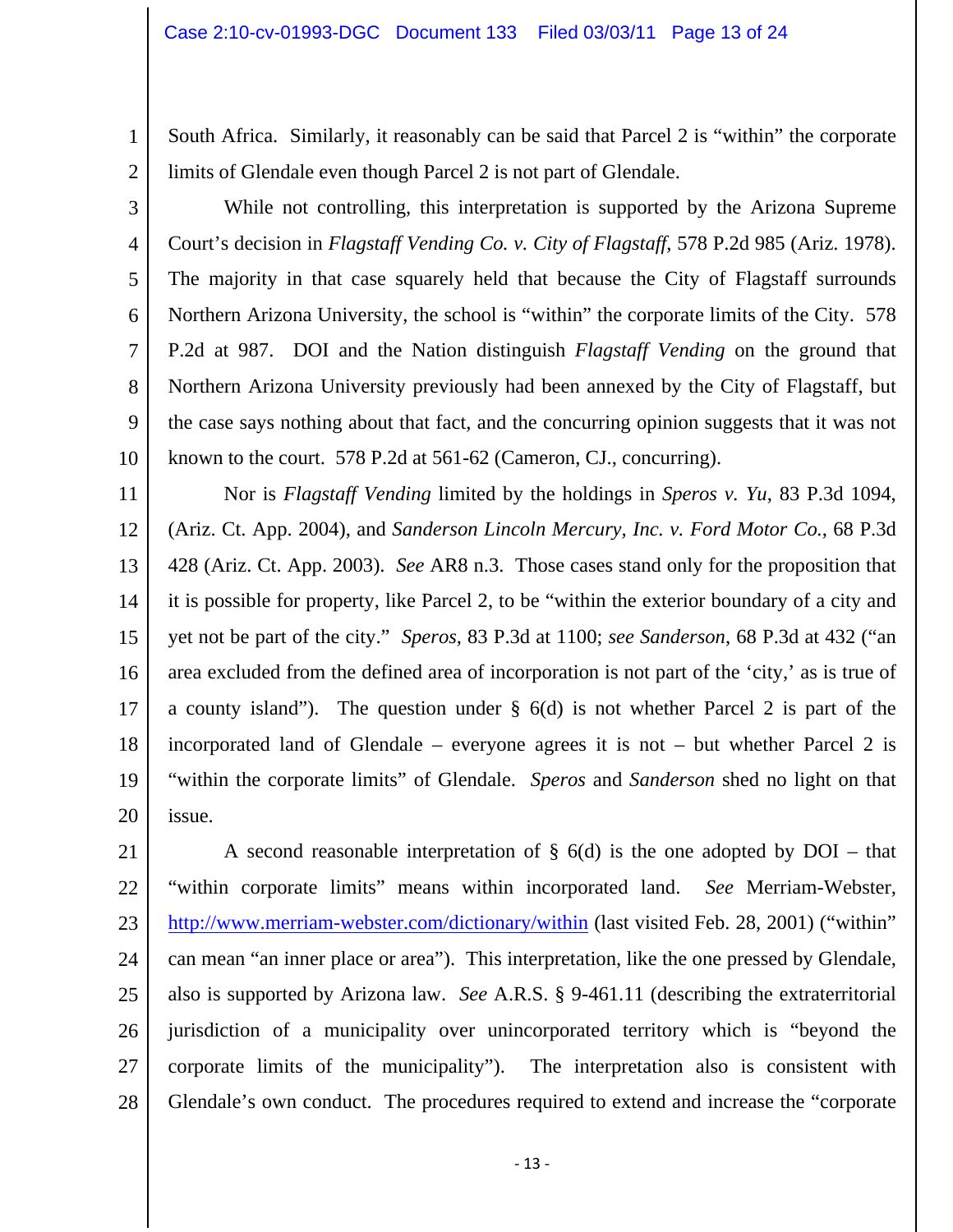1 2 3 4 5 6 7 8 9 10 11 limits" of a city or town by annexation are set forth in A.R.S. § 9-471. Pursuant to that statute, Glendale adopted an ordinance in 1977 annexing a strip of land surrounding Parcel 2 and other unincorporated territory. That ordinance makes clear that Glendale was extending and increasing its "corporate limits" only with respect to the strip of land that was actually annexed. AR1532-39; *see also* AR1186-87 (2001 Ordinance); AR1198-99, 1208-09, 1218-19 (2002 Ordinances). Thus, consistent with Arizona law, Glendale's own conduct shows that a city's corporate limits are extended through annexation, and adjacent unincorporated county islands remain outside the city's corporate limits. *See City of Safford v. Town of Thatcher*, 495 P.2d 150, 153 (Ariz. Ct. App. 1972) (noting that the legislative purpose of annexation is to extend a municipality's "corporate limits").

12 13 14 15 16 17 18 19 20 21 22 23 24 25 26 Glendale asserts that Congress enacted the Gila Bend Act with the intent that the Nation replace its previous 9,880 acres of rural reservation land with a similar cohesive reservation, and that the "within the corporate limits" language was designed to forbid the "geographically disparate, partially urban reservation the Secretary has now approved." Doc. 86 at 17-18. The Nation notes, on the other hand, that the Act was intended to facilitate replacement of reservation lands with lands suitable for "sustained economic use which is not principally farming and do not require Federal outlays for construction[.]" Pub. L. No. 99-503, § 2(4). Congress made clear that the O'odham people were in need of a land base that can provide them "realistic and reasonable opportunities for economic and social development," and that "[s]ignificant opportunities for employment or economic development in the town of Gila Bend . . . simply do not exist." H.R. 99-851, at 7. Congress specifically intended that the Nation "have great flexibility in determining the use of funds provided under [the] Act." *Id.* at 10. The Nation's purchase of economically desirable land near urban areas is not inconsistent with the Act's purposes.

27 28 In addition to citing Arizona law and the legislative history of § 6(d), both sides cite statutes and court cases from outside Arizona to support their reading of "within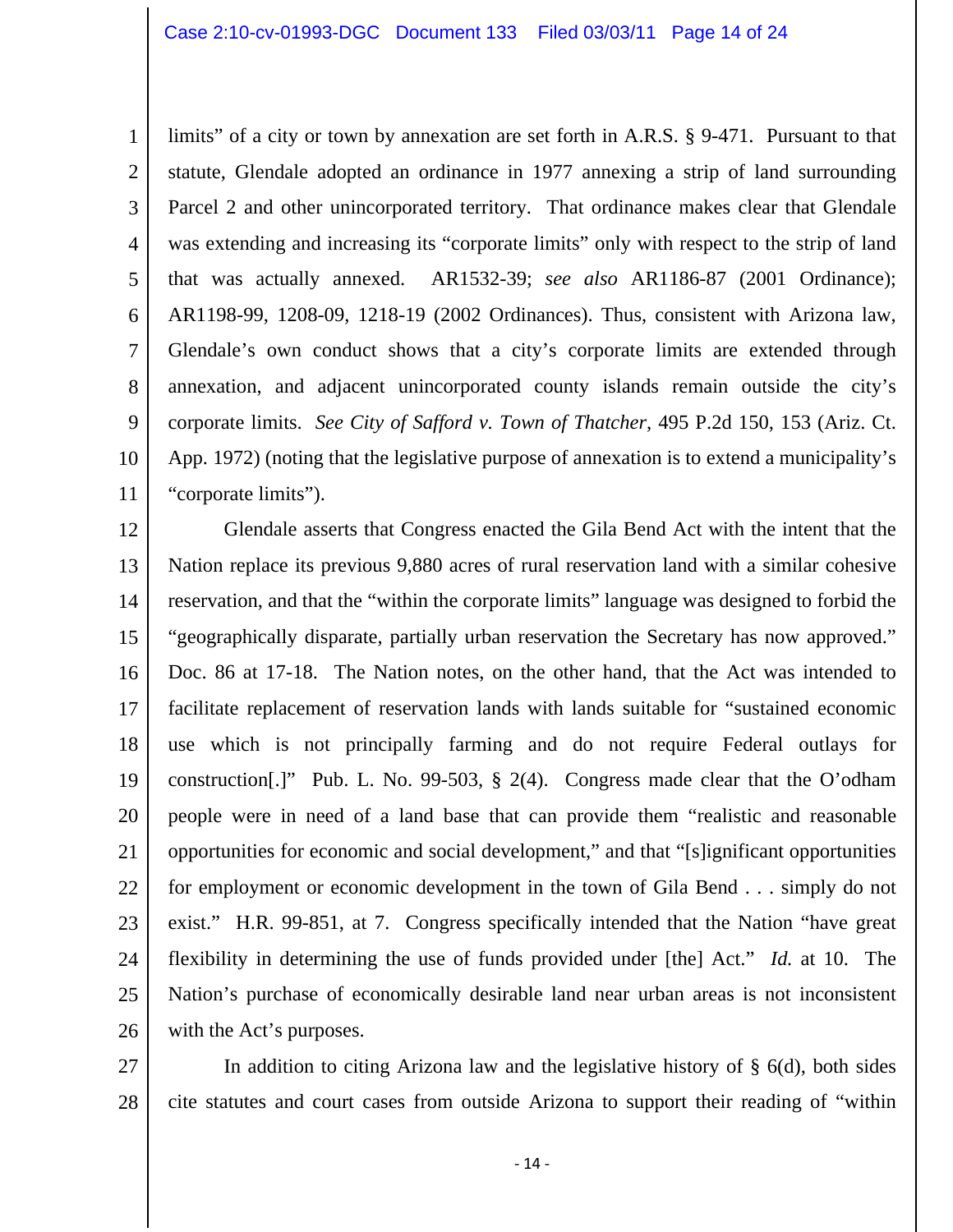2

3

corporate limits." *See* Doc. 98 at 16-18; Doc. 110 at 19-20. The Court finds Defendants' citations more compelling, but acknowledges that cases have accepted Plaintiffs' reading as well. *Id.*

4 5 6 7 8 9 10 11 12 13 So what must the Court do when both sides advocate reasonable interpretations of § 6(d), only one of which was adopted by DOI? The Court must defer to the agency's interpretation of the statute. The question before the Court is not whether DOI's interpretation is correct, but whether it is "based on a permissible construction of the statute." *Chevron, U.S.A., Inc. v. Natural Res. Defense Council, Inc.*, 467 U.S. 837, 843 (1984). "The court need not conclude that the agency construction was the only one it permissibly could have adopted to uphold the construction, or even the reading the court would have reached if the question initially had arisen in a judicial proceeding." *Id.* at 843 n. 2. Indeed, "a court may not substitute its own construction of a statutory provision for a reasonable interpretation made by the administrator of an agency." *Id.* at 844.

14 15 16 17 18 19 20 21 This rule of deference – typically referred to as "*Chevron* deference" – is well established. *Ninilchik Traditional Council v. United States*, 227 F.3d 1186, 1191 (9th Cir. 2000). The Ninth Circuit recently stated that such deference applies "'when it appears that Congress delegated authority to the agency generally to make [decisions] carrying the force of law, and that the agency interpretation claiming deference was promulgated in the exercise of that authority.'" *Wilderness Watch, Inc. v. U.S. Fish & Wildlife Service*, 629 F.3d 1024, 1034 (9th Cir. 2010) (quoting *United States v. Mead Corp.*, 533 U.S. 218, 229-30 (2001)).

22 23 24 25 26 27 28 DOI administers the Gila Bend Act. The Act explicitly provides that the Secretary of the Interior, *see* Pub. L. 99-503, § 3(3), "shall be required to carry out the obligations of [the] Act," *id.* § 9(a). This includes holding land in trust where certain requirements are met. *Id.* § 6(d). The Secretary's determination regarding the meaning of "within corporate limits" was "intended to have the force of law, as it formed the basis for the Secretary's decision under the [Act] to acquire property in trust for the [Nation.]" *Citizens Exposing Truth About Casinos v. Kempthorne*, 492 F.3d 460, 466-67 (D.C. Cir.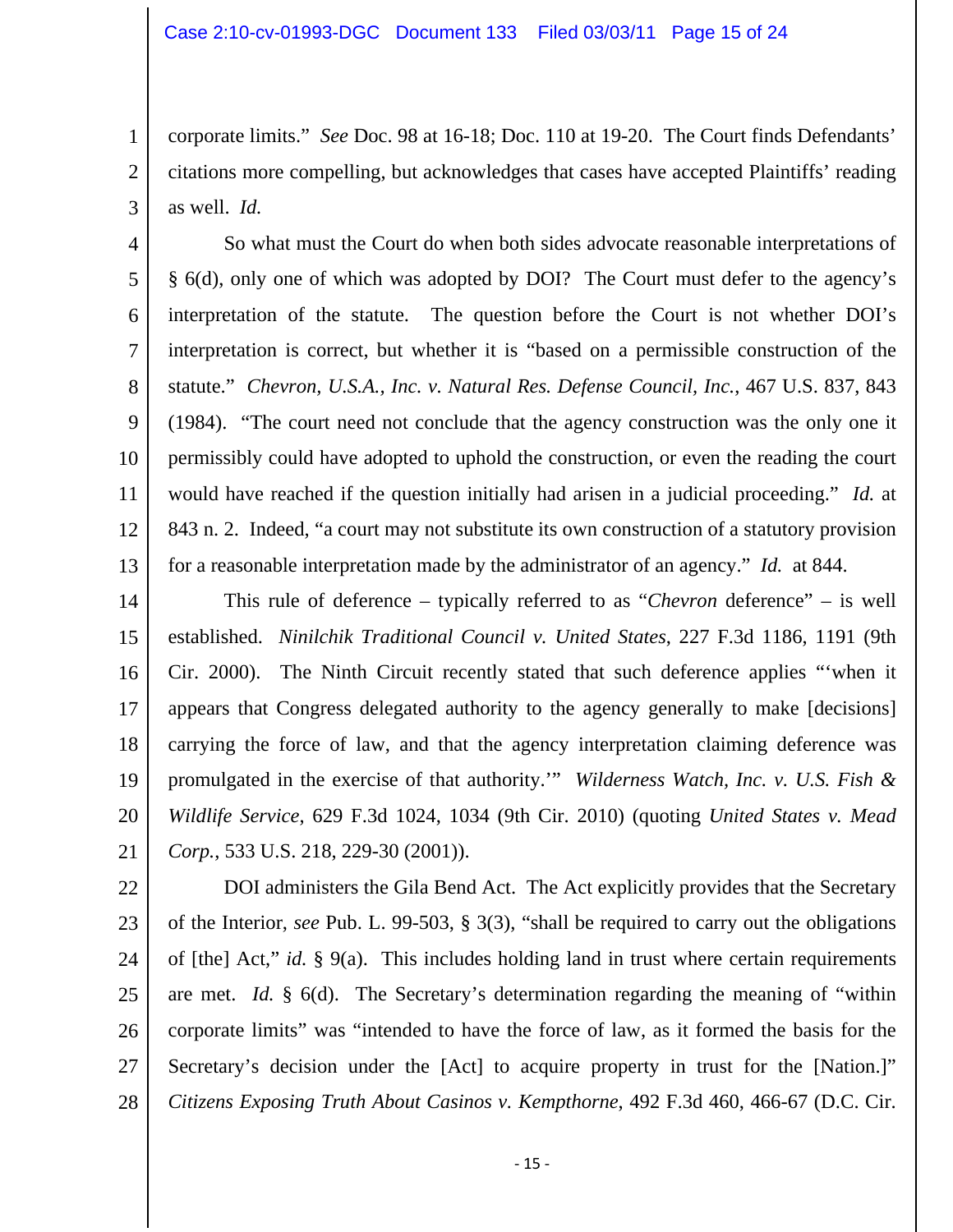1 2 3 4 5 6 7 8 9 10 11 2007). The Secretary published notice of the Trust Decision in the Federal Register. 75 Fed. Reg. 52550-01, 52550 (Aug. 26, 2010). Because that publication "reflects a deliberative agency's self-binding choice," it is "further evidence of a *Chevron*-worthy interpretation." *Citizens Exposing Truth*, 492 F.3d at 467. As a result, DOI's interpretation of § 6(d) is entitled to *Chevron* deference. *See Ninilchik*, 227 F.3d at 1191 (citing cases granting *Chevron* deference to the Secretary's interpretation of statutes administered by DOI); *Schuetz v. Banc One Mortgage Corp.*, 292 F.3d 1004, 1012 (9th Cir. 2002) (*Chevron* deference due even though agency statements are not the result of formal rulemaking or adjudication); *Ariz. Pub. Serv. Co. v. EPA*, 211 F.3d 1280, 1293 (D.C. Cir. 2000) (applying *Chevron* deference to the Secretary's statutory interpretation where the Secretary was authorized by statute to acquire land in trust for a tribe). $4$ 

12 13 14 15 16 17 18 19 20 21 Deference to DOI's interpretation of  $\S$  6(d) is also compelled by the well-settled canon of construction that "statutes are to be construed liberally in favor of the Indians, with ambiguous provisions interpreted to their benefit[.]" *Montana v. Blackfeet Tribe of Indians*, 471 U.S. 759, 766 (1985) (citations omitted). Glendale asserts that this canon does not apply where Indian tribes are on both sides of the dispute, but the Gila Bend Act was enacted for the benefit of the Nation, not the Community or any other tribe. The Act therefore should be construed liberally in favor of the Nation. *See EEOC v. Karuk Tribe Hous. Auth.*, 260 F.3d 1071, 1081-82 (9th Cir. 2001) (applying the canon to adopt an interpretation generally favoring Indian interests even though Indians were on both sides of the case); *Doe v. Mann*, 415 F.3d 1038, 1047 (9th Cir. 2005) (same).

22

23 24 25 The City, citing *Peter Pan Bus Lines, Inc. v. Federal Motor Carrier Safety Admin.*, 471 F.3d 1350 (D.C. Cir. 2006), argued at the hearing that if the Court finds the language of  $\S$  6(d) to be ambiguous, then DOI's decision finding the meaning of  $\S$  6(d) to be plain constitutes error under the APA. Doc. 128 at 21-22. This is the law, according

26

<sup>27</sup>  28 <sup>4</sup> Even if DOI's issuance of the Trust Decision could not be viewed as a sufficient exercise of delegated authority to warrant *Chevron* deference, it would be entitled to *Skidmore*  deference as the informed judgment of the agency tasked with administering the Gila Bend Act. *See Wilderness Watch*, 629 F.3d at 1034-35.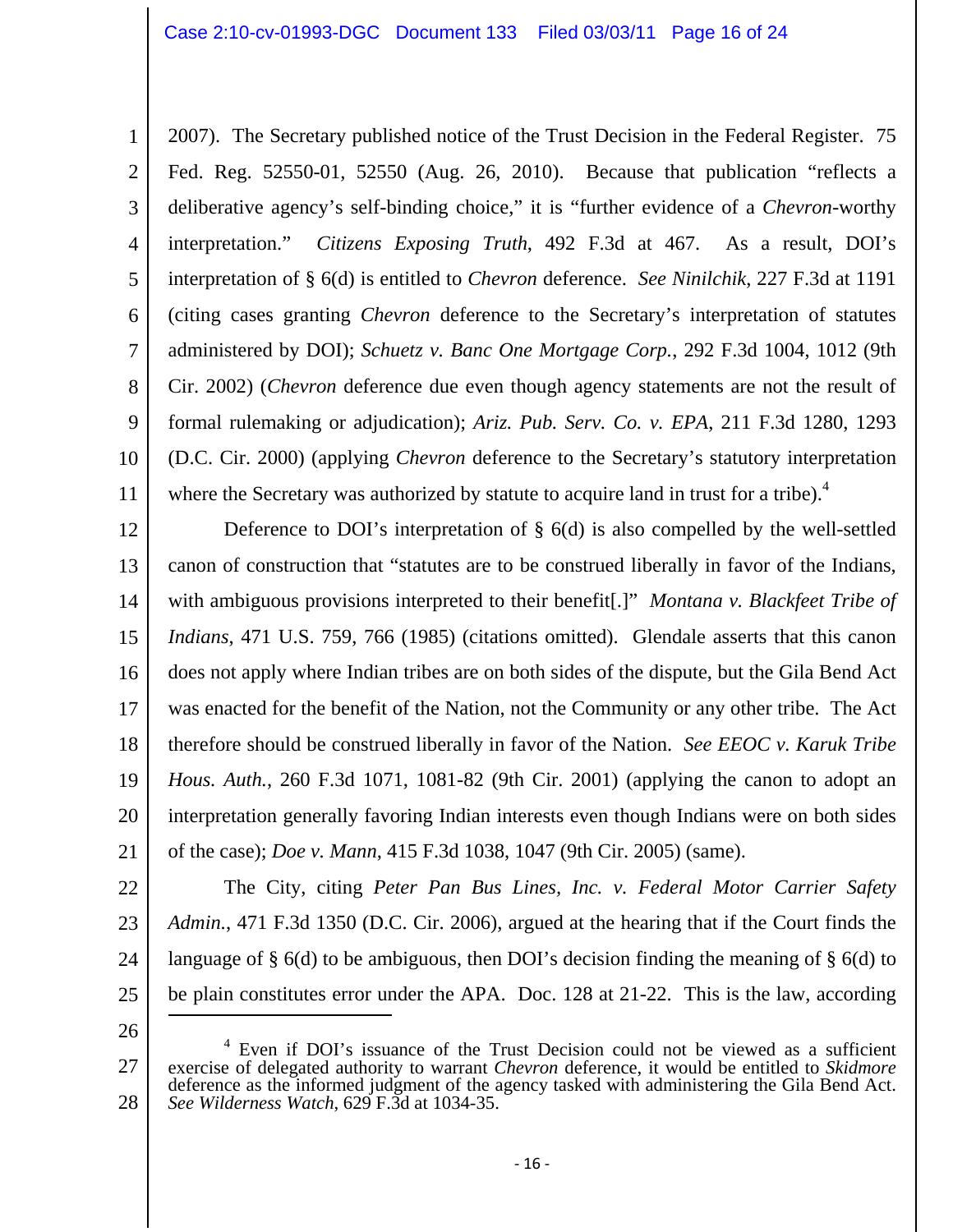3 4 5 6 7 8 9 10 to the City, because an agency's finding that a statute is plain shows that the agency did not engage in the "reasoned grappling" necessary to interpret an ambiguous statute. *Id.* at 23. But in an opinion dated April 3, 2009, the Phoenix Field Solicitor explicitly found the "within corporate limits" language to be ambiguous, concluding after extensive analysis of Arizona law and the purpose of the Gila Bend Act that the language should be construed to mean that Parcel 2 does not fall within the corporate limits of Glendale. AR4311-17. DOI's final decision explicitly acknowledged the Field Solicitor's opinion. AR7-8. While DOI ultimately found the meaning of § 6(d) to be plain, the efforts of the Field Solicitor show that the agency did not fail to grapple with the meaning of the provision, nor to provide a reasoned explanation for its decision.

11 12 13 In summary, the Court concludes that DOI's decision to acquire Parcel 2 in trust under § 6(d) of the Gila Bend Act was based on a permissible construction of the statute. The Court must defer to that construction.

14

1

2

#### **C. Section 6(e) of the Act.**

15 16 17 18 19 20 21 The Community notes that § 6(e) of the Gila Bend Act requires the Secretary "to establish a water management plan for any land *which is held in trust*[.]" Pub. L. No. 99- 503, § 6(e) (emphasis added). But the Community is wrong in asserting that this must be done before Parcel 2 can be taken into trust. Doc. 88 at 13. The Community cites no legal authority establishing such a requirement, and the Court agrees with Defendants that the plain language of § 6(e) does not require the Secretary to establish a water management plan before taking land in trust.

22

#### **D. Gila Bend Act Summary.**

23 24 25 26 27 28 The argument that DOI erred by failing to conduct an accounting under  $\S$  6(c) of the Act has been waived and may not be considered by the Court. The "within corporate limits" language of § 6(d) is ambiguous, but DOI's interpretation of that language is reasonable and therefore must be upheld. Finally, DOI had no obligation under § 6(e) to establish a water management plan before deciding to hold Parcel 2 in trust. Because the Court cannot conclude that the Trust Decision was "arbitrary, capricious, an abuse of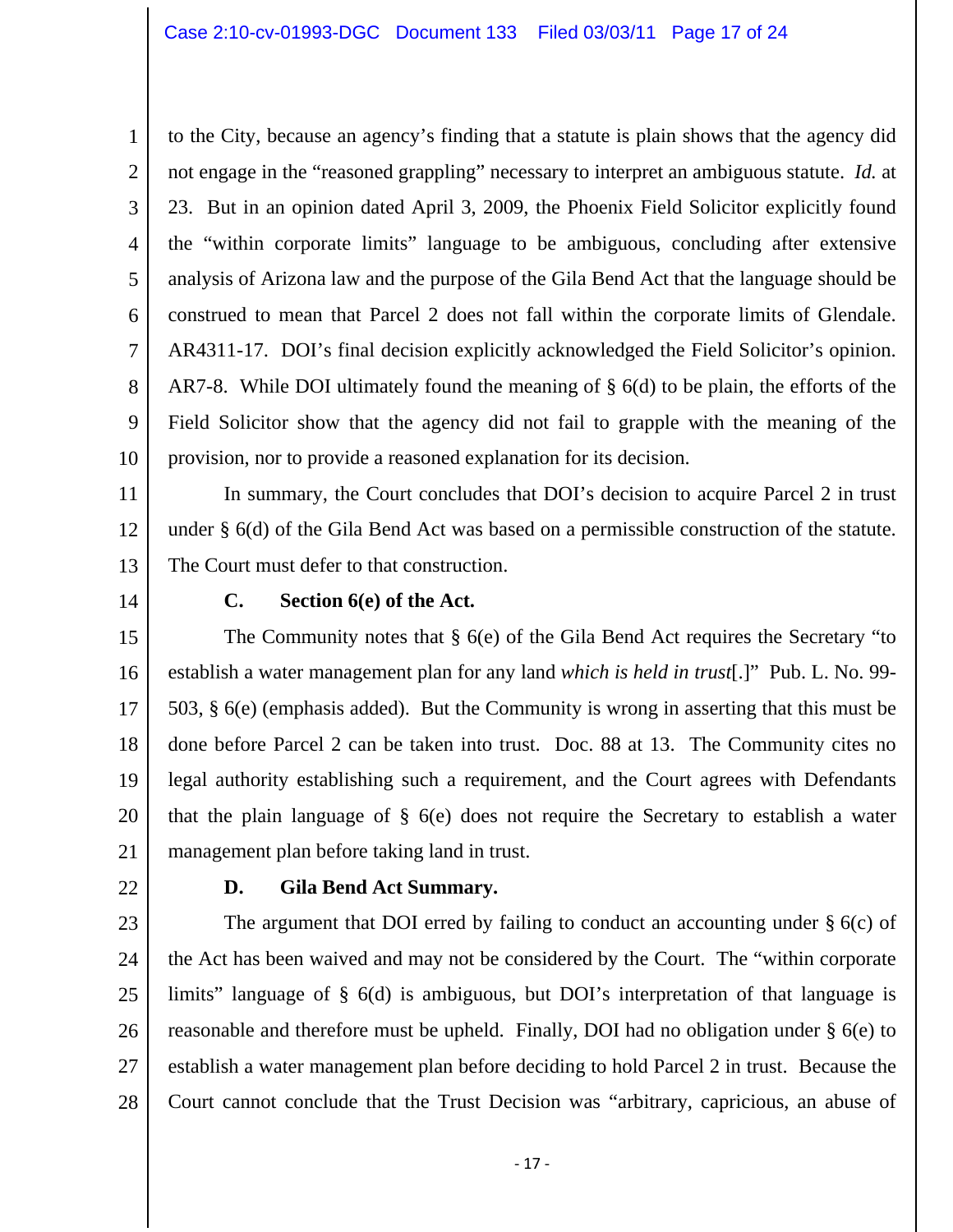discretion, or otherwise not in accordance with law," 5 U.S.C. § 706(2)(A), summary judgment must be granted in favor of Defendants on the Gila Bend Act claims.

3

1

2

4

5

6

7

8

# **V. IGRA.**

 The Trust Decision "does not address or determine the Nation's eligibility to game on Parcel 2 under IGRA." Doc. 1-1 at 9; AR10. The Community contends that DOI's decision to accept Parcel 2 in trust is arbitrary and capricious, and therefore in violation of the APA, because a gaming decision under IGRA must be made before land is taken into trust. Doc. 88 at 14. The Court does not agree.

9 10 11 12 13 14 15 16 The Trust Decision takes Parcel 2 into trust under the Gila Bend Act. IGRA expressly states it does not "affect or diminish the authority and responsibility of the Secretary to take land into trust." 25 U.S.C. § 2719(c). Thus, IGRA clearly does not limit DOI's authority to take Parcel 2 into trust under the Act. The Community does not argue otherwise. Indeed, the Community itself admitted during the administrative proceedings that "the gaming eligibility determination [under IGRA] *cannot* be a basis for denying a Gila Bend Act trust application[.]" AR110 (emphasis added); *see also* AR75 (same).

17 18 19 20 21 22 23 24 The Community now contends that DOI's regulations and policies require that a gaming decision be made before land is taken into trust under the Gila Bend Act. In support, the Community cites 25 C.F.R. § 292.3, a June 18, 2010 memorandum from the Secretary to the Assistant Secretary for Indian Affairs addressing decisions on Indian gaming applications (Doc. 87-7 at 15-17), a September 2007 gaming acquisition checklist issued by the Assistant Secretary for Indian Affairs to regional directors (Doc. 87-8), and a memorandum of agreement ("MOA") between DOI and the NIGC (Docs. 87-7 at 2-5, 7-9, 11-13).

25 26 27 28 The regulation, 25 C.F.R. § 292.3, explains how a tribe may seek an Indian lands opinion. Subsection (b) provides that "[i]f the tribe seeks to game on newly acquired lands that require a land-into-trust application or the request concerns whether a specific area of land is a 'reservation,' the tribe must submit a request for an opinion to the Office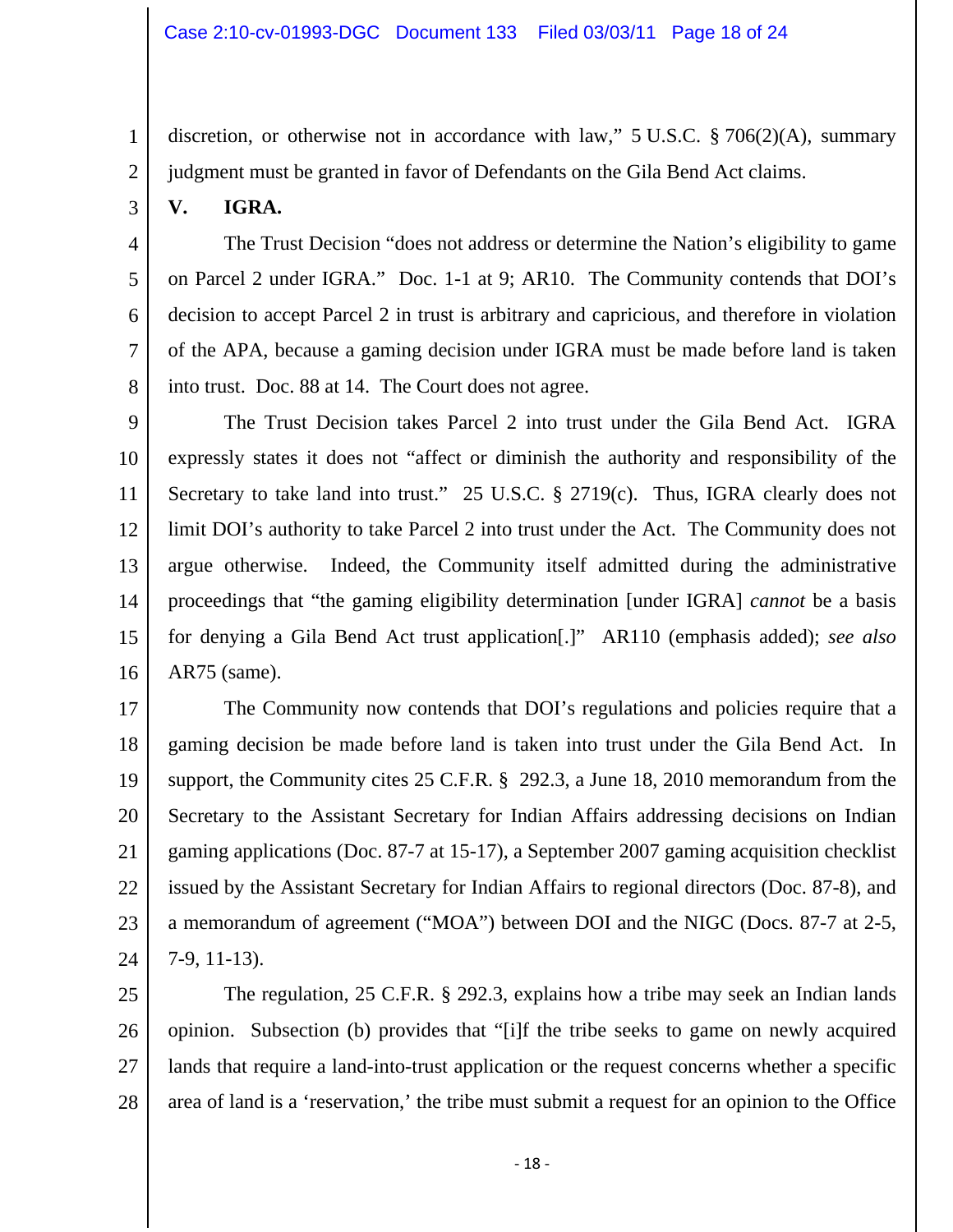2

3 4 5 6 of Indian Gaming." While the regulation could be read as requiring that a tribe request an opinion whenever land is to be taken into trust for purposes of gaming, DOI does not interpret it that way. DOI reads the word "must" in  $\S$  292.3(b) as requiring that the tribe request the opinion from DOI's Office of Indian Gaming, rather than from NIGC. In other words, the regulation specifies from whom an opinion must be sought, not when it must be sought. The Court finds this interpretation plausible.

7 8 9 10 11 12 13 14 15 When two plausible interpretations of an agency regulation exist, a court must accept the agency's preferred interpretation. As the Supreme Court has explained, an agency's interpretation of its own regulation is controlling unless plainly erroneous or inconsistent with the regulation. *Long Island Care at Home, Ltd. v. Coke*, 551 U.S. 158, 171 (2007); *Auer v. Robbins*, 519 U.S. 452, 462 (1997). The Court cannot conclude that DOI's interpretation of § 292.3(b) is either plainly erroneous or internally inconsistent, and must therefore defer to DOI. This is true even when, as here, the interpretation is provided for the first time in litigation. *See Cement Kiln Recycling Coalition v. EPA*, 493 F.3d 207, 220 n.7 (D.C. Cir. 2007) (citing *Long Island*, 551 U.S. at 171).

16 17 18 19 20 21 The June 18 memorandum provides, in relevant part, that "[u]nder IGRA's implementing regulations, [DOI] has the responsibility to determine whether gaming can occur on lands acquired after IGRA's enactment in 1988." *Id.* at 15. But contrary to the Community's assertion (Doc. 88 at 15), nothing in the June 18 memorandum, as a matter of department policy or otherwise, requires DOI to make a gaming decision under IGRA before taking land into trust.

22 23 24 25 26 27 28 The September 2007 checklist provides that "[a]ll applications for the trust acquisition of land intended for gaming must be processed with [IGRA] considerations in mind" *(id.* at 10), and where the application indicates that the proposed acquisition falls within one of the exceptions for land acquired after 1988, "[a] legal opinion from the Office of the Solicitor concluding that the proposed acquisition comes within one of [those] exceptions must be included" (*id.* at 11). The MOA provides that whether a tribe meets one of the IGRA exceptions "is a decision made by the Secretary when he or she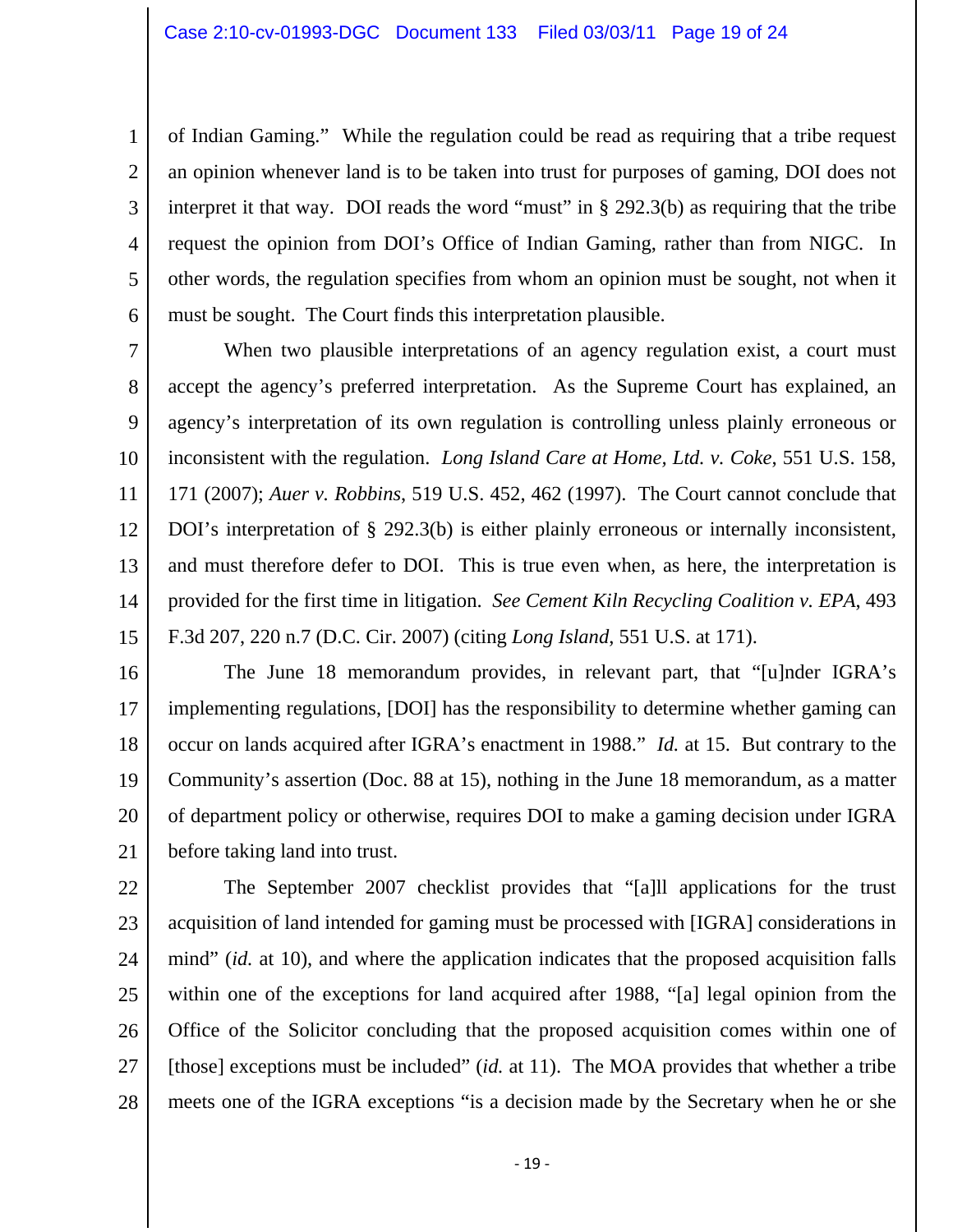decides to take land into trust for gaming." Doc. 87-7 at 2.

1

2 3 4 5 6 7 8 9 10 11 12 The checklist and MOA, according to the Community, reflect DOI policy in favor of determining whether a proposed acquisition falls within one of IGRA's exceptions before land is held in trust. But even if this is true, the checklist and MOA are internal agency documents that give no rights to Plaintiffs. Those documents do not prescribe substantive rules. At most, they constitute "'interpretive rules, general statements of policy or rules of agency organization, procedure or practice[.]'" *United States v. Fifty-Three (53) Eclectus Parrots*, 685 F.2d 1131, 1136 (1982) (citation omitted). Nor were they promulgated in conformance with the procedures of the APA, or published in the Code of Federal Regulations. *See id.* As a result, these documents lack the force of law and cannot be relied on by Plaintiffs in this action. *See River Runners*, 593 F.3d at 1071- 73.

13 14 15 16 17 18 19 20 Moreover, DOI found the Parcel 2 trust acquisition to be "mandatory" because the Gila Bend Act states that the Secretary "shall" hold land in trust, not "may" hold land in trust, when certain requirements are met. Doc. 1-1 at 5; AR6; Pub. L. 99-503, § 6(d). A gaming determination under IGRA is not one of the specified requirements in the Act. *Id.* Thus, the Act mandated that DOI take the land into trust regardless of whether a gaming determination had been made. IGRA is not to the contrary. Indeed, IGRA specifically states that nothing in its provisions "shall affect or diminish the authority and responsibility of the Secretary to take land into trust." 25 U.S.C. § 2719(c).

21 22 23 24 25 26 27 28 The result is that DOI, under the specific command of Congress in the Gila Bend Act, was required to take Parcel 2 into trust when the requirements of the Act were met. The Community does not challenge, under the APA or otherwise, DOI's conclusion that the Parcel 2 trust acquisition is mandatory. *See Sault Ste. Marie Tribe of Lake Superior Chippewa Indians v. United States*, 78 F. Supp. 2d 699, 702-05 (W.D. Mich. 1999) (upholding Secretary's determination that trust acquisition was mandatory as "eminently reasonable" and "not arbitrary or capricious"); *see also Wyandotte Nation v. NIGC*, 437 F. Supp. 2d 1193, 1211 (D. Kan. 2006) (same). Thus, DOI's failure to make an Indian

‐ 20 ‐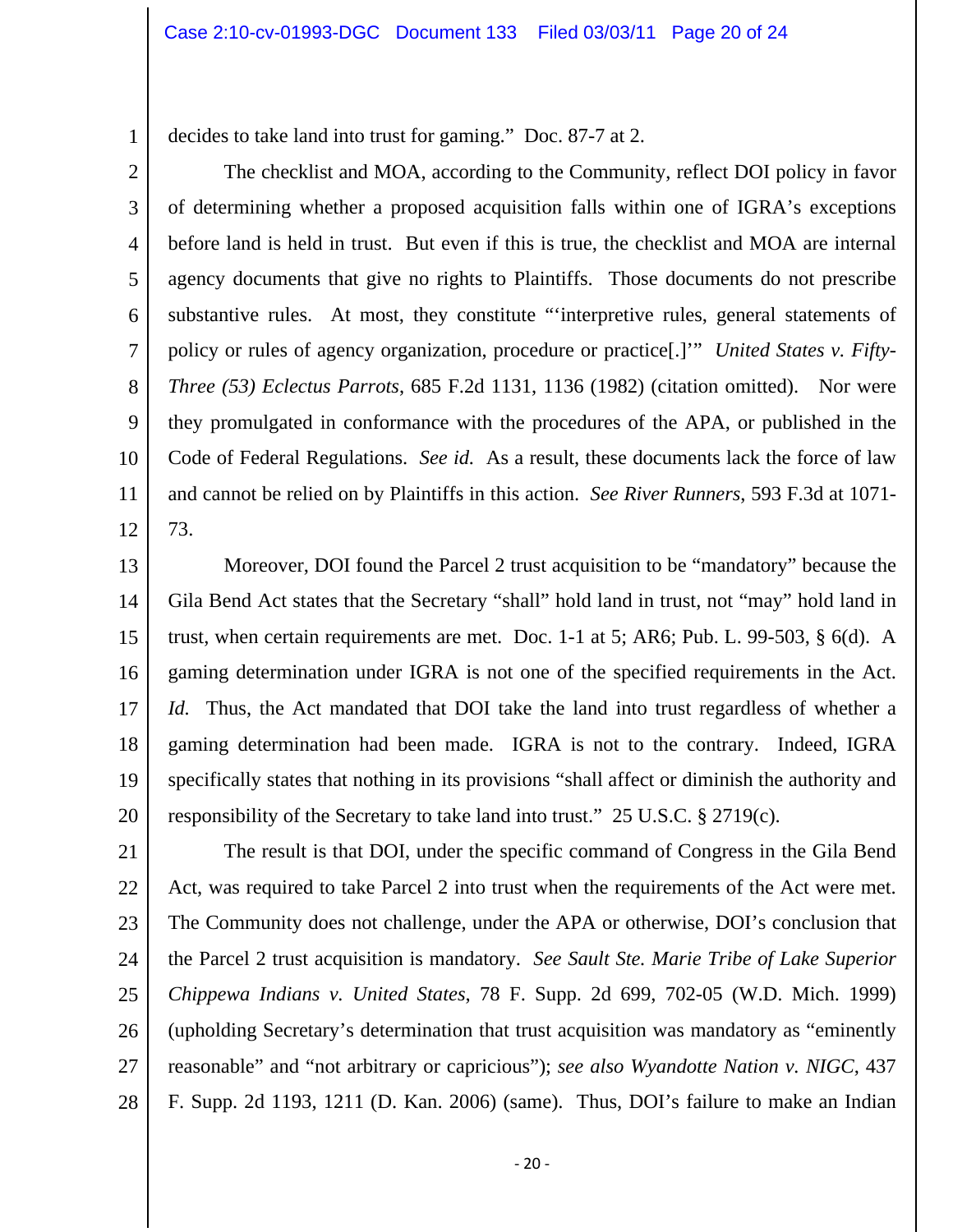gaming determination provides no basis for setting aside the Trust Decision.

 The Arizona Legislators assert that the Nation's compact with Arizona, A.R.S. § 5-601.02, expressly incorporates provisions of IGRA (Doc. 84 at 13), and that because DOI has violated IGRA by accepting Parcel 2 into trust without issuing an Indian lands opinion (*id.* at 13-17), DOI simultaneously violated the compact between the State and the Nation (*id.* at 17). As explained more fully above, however, DOI has not violated IGRA. Moreover, DOI is not a party to the compact between the State and the Nation. Doc. 95 at 21 n.6; *see* A.R.S. § 5-601.02. The Legislators do not explain how the compact can require DOI – a nonparty to the compact – to issue an Indian lands opinion.

10 11 12 13 14 15 16 17 18 19 20 It may well be preferable as a matter of public policy to have gaming decisions under IGRA made when land is taken into trust. But the question before the Court is not good policy, and not even whether IGRA is "ideally suited to resolving, in a timely fashion, the Indian lands status for proposed tribal casinos." *N. County Cmty. Alliance, Inc. v. Salazar*, 573 F.3d 738, 748 (9th Cir. 2009). The question, rather, is whether IGRA and its implementing regulations required DOI to make an Indians land determination when it chose to take Parcel 2 into trust. For the reasons stated above, IGRA imposed no such obligation. The Court accordingly concludes that the Trust Decision was not arbitrary, capricious, an abuse of discretion, or otherwise not in accordance with law, and will grant summary judgment in Defendants' favor on the IGRA claims and the Legislators' related claim under the state-tribal compact.

21

1

2

3

4

5

6

7

8

9

## **VI. The Tenth Amendment and the Indian Commerce Clause.**

22 23 24 25 26 Glendale contends that the Trust Decision encroaches on state sovereignty in violation of the Tenth Amendment and exceeds Congress's power under the Indian Commerce Clause. Doc. 86 at 24-31. As counsel for Glendale agreed during oral argument, Plaintiffs ask the Court to break new ground on this issue – to depart from every court decision that has previously addressed it. The Court declines the invitation.

27

28 The Tenth Amendment provides that the "powers not delegated to the United States by the Constitution . . . are reserved to the States[.]" U.S. Const. amend. X. Of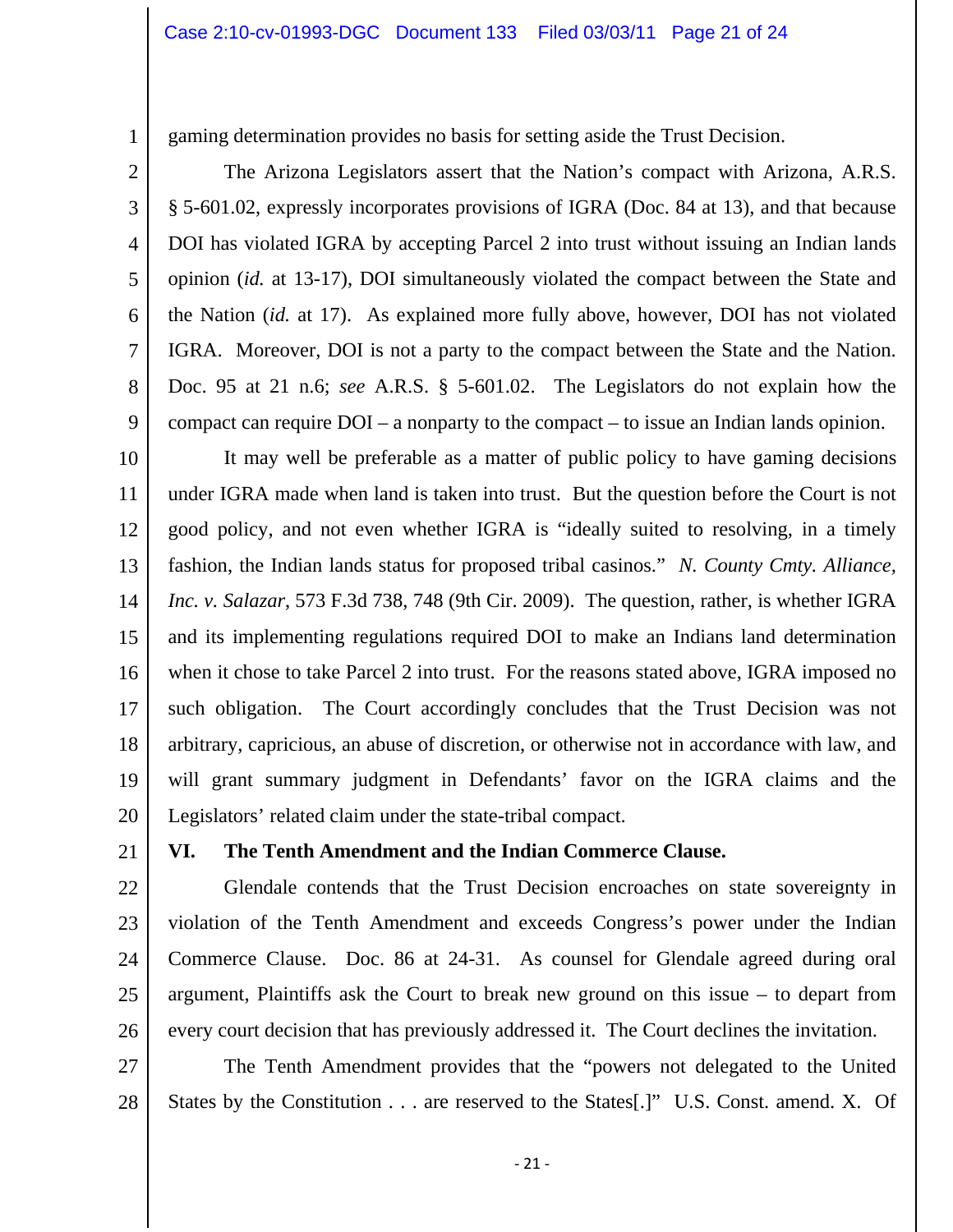3

4

5

6

7

8

particular relevancy in this case is the fact that the Constitution does delegate broad power to the United States to regulate Indian affairs. Article I empowers Congress "[t]o regulate Commerce . . . with the Indian Tribes." U.S. Const. art. I, § 8, cl. 3. "It is wellsettled that this power affords plenary legislative authority in Indian affairs." *Cent. N.Y. Fair Bus. Ass'n v. Salazar*, No. 608-CV-600, 2010 WL 786526, at \*4 (N.D.N.Y. Mar. 1, 2010) (citing cases). In passing the Gila Bend Act, Congress expressly stated that it was fulfilling "its responsibility to exercise plenary power over Indian affairs to find alternative land for the O'odham people." H.R. Rep. 99-851, at 7 (1986).

9 10 11 12 13 14 15 16 17 18 19 20 21 22 23 24 25 Glendale argues that a court may not ignore the Tenth Amendment and look only to Article I to decide if congressional action is authorized. Doc. 86 at 28. But where "a power is delegated to Congress in the Constitution, the Tenth Amendment expressly disclaims any reservation of that power to the States[.]" *New York v. United States*, 505 U.S. 144, 156 (1992). The Indian Commerce Clause delegates power to Congress, and this Clause "has received an expansive interpretation by the Supreme Court." *Cent. N.Y. Fair Bus. Ass'n*, 2010 WL 786526, at \*4; *see Morton v. Mancari*, 417 U.S. 535, 551 (1974) (noting the "plenary power of Congress to deal with the special problems of Indians"); *Cotton v. Petro. Corp.*, 490 U.S. 163, 192 (1989) ("the central function of the Indian Commerce Clause is to provide Congress with plenary power to legislate in the field of Indian affairs"); *South Dakota v. Yankton Sioux Tribe*, 522 U.S. 329, 343 (1998) ("Congress possesses plenary power over Indian affairs, including the power to modify or eliminate tribal rights"); *United States v. Lara*, 541 U.S. 193, 200 (2004) ("the Constitution grants Congress broad powers to legislate in respect to Indian tribes, powers that we have consistently described as 'plenary and exclusive'"). Indeed, "[w]ith the adoption of the Constitution, Indian relations became the exclusive province of federal law." *County of Oneida v. Oneida Indian Nation of N.Y.*, 470 U.S. 226, 234 (1985).

26 27 28 As other courts have recognized, DOI's decision to take land into trust for the benefit of Indian tribes "must be read as a valid exercise of the power delegated to Congress by the Constitution." *New York v. Salazar*, No. 6:08-CV-644 (LEK/GJD),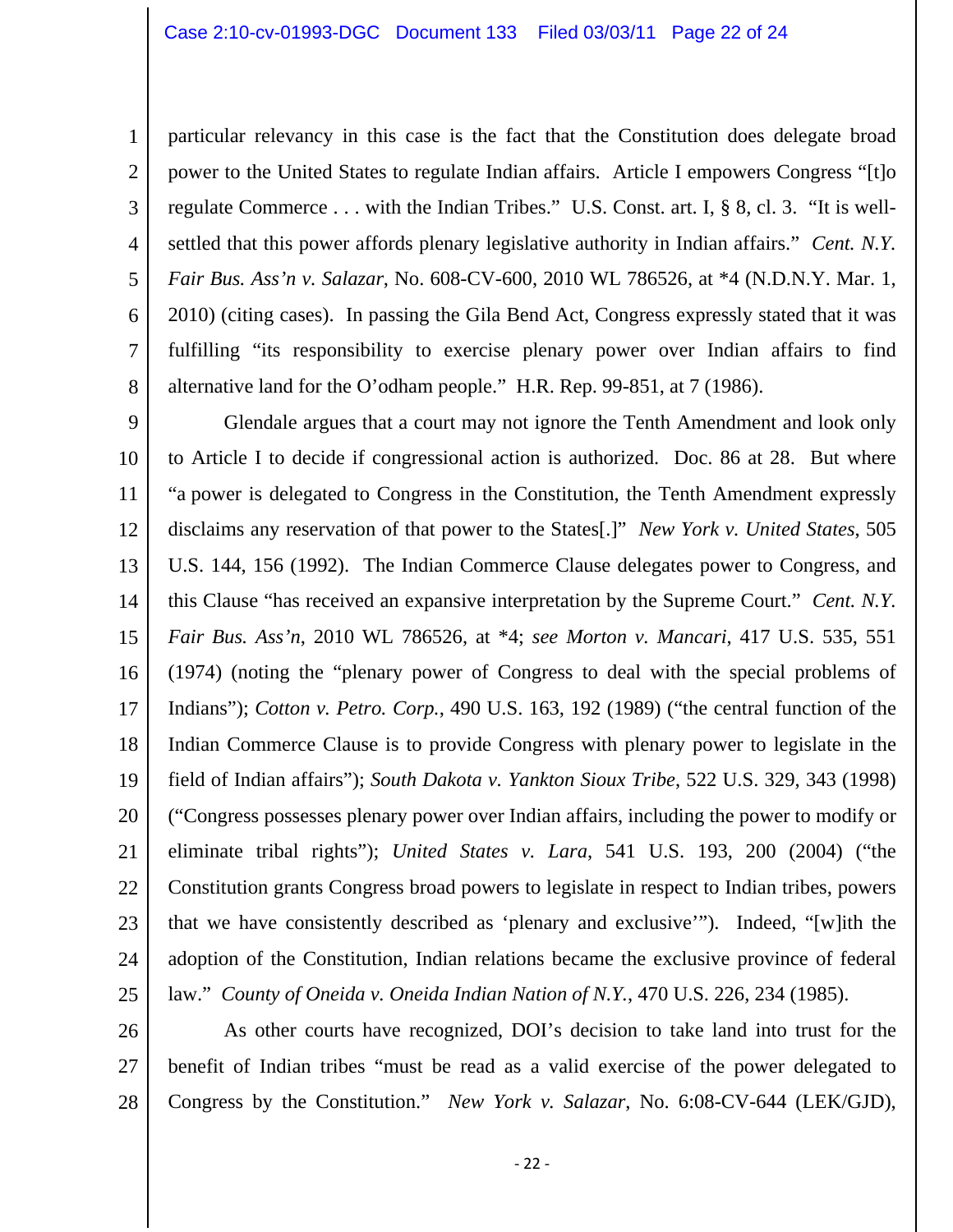1 2 3 4 5 6 7 8 9 2009 WL 3165591, at \*6 (N.D.N.Y. Sept. 29, 2009). And because DOI's "authority to take land into trust for Indians springs from powers delegated to Congress in Article I, [the Gila Bend Act] as applied herein does not implicate the Tenth Amendment." *Id.*; *see Cent. N.Y. Fair Bus. Ass'n*, 2010 WL 786526, at \*3-4; *City of Roseville v. Norton*, 219 F. Supp. 2d 130, 153-54 (D.D.C. 2002); *Carcieri v. Kempthorne*, 497 F.3d 15, 20, 39-40 (1st Cir. 2007) (the Secretary may take land into trust "without consent of the State" and without offending the Tenth Amendment because "Congress has plenary authority to regulate Indian affairs"), *rev'd on other grounds by Carcieri v. Salazar*, 129 S. Ct. 1058 (2009).

10 11 12 13 14 Glendale contends that *Carcieri* and like cases err in ignoring the state sovereignty inquiry altogether. Doc. 86 at 28-29. But the Tenth Amendment provides courts "no license to employee freestanding conceptions of state sovereignty when measuring congressional authority" expressly granted under the Indian Commerce Clause. *Garcia v. San Antonio Metro. Transit Auth.*, 469 U.S. 528, 550 (1985).

15 16 17 18 19 20 21 22 Glendale further contends that the Indian Commerce Clause does not authorize the acquisition of Parcel 2 in trust under the Gila Bend Act because the proposed acquisition does not "regulate commerce" with Indian tribes. Doc. 86 at 30. But Congress enacted the Gila Bend Act to provide the Nation replacement lands "suitable for sustained economic use" and to "promote the economic self-sufficiency of the O'odham Indian people." Pub. L. 99-503, § 2(4). Consistent with those stated goals, the Nation intends to conduct commercial activities on Parcel 2. The Court cannot conclude that the Gila Bend Act, as applied in this case, lies outside the scope of the Indian Commerce Clause.

23 24 25 26 Because Plaintiffs have failed to show that the Trust Decision exceeds the power granted Congress under the Indian Commerce Clause or otherwise violates the Tenth Amendment, the Court will enter summary judgment in favor of Defendants on these claims.

- 27 **VII. Conclusion.**
- 28

Applying the deference required under the APA and other well established